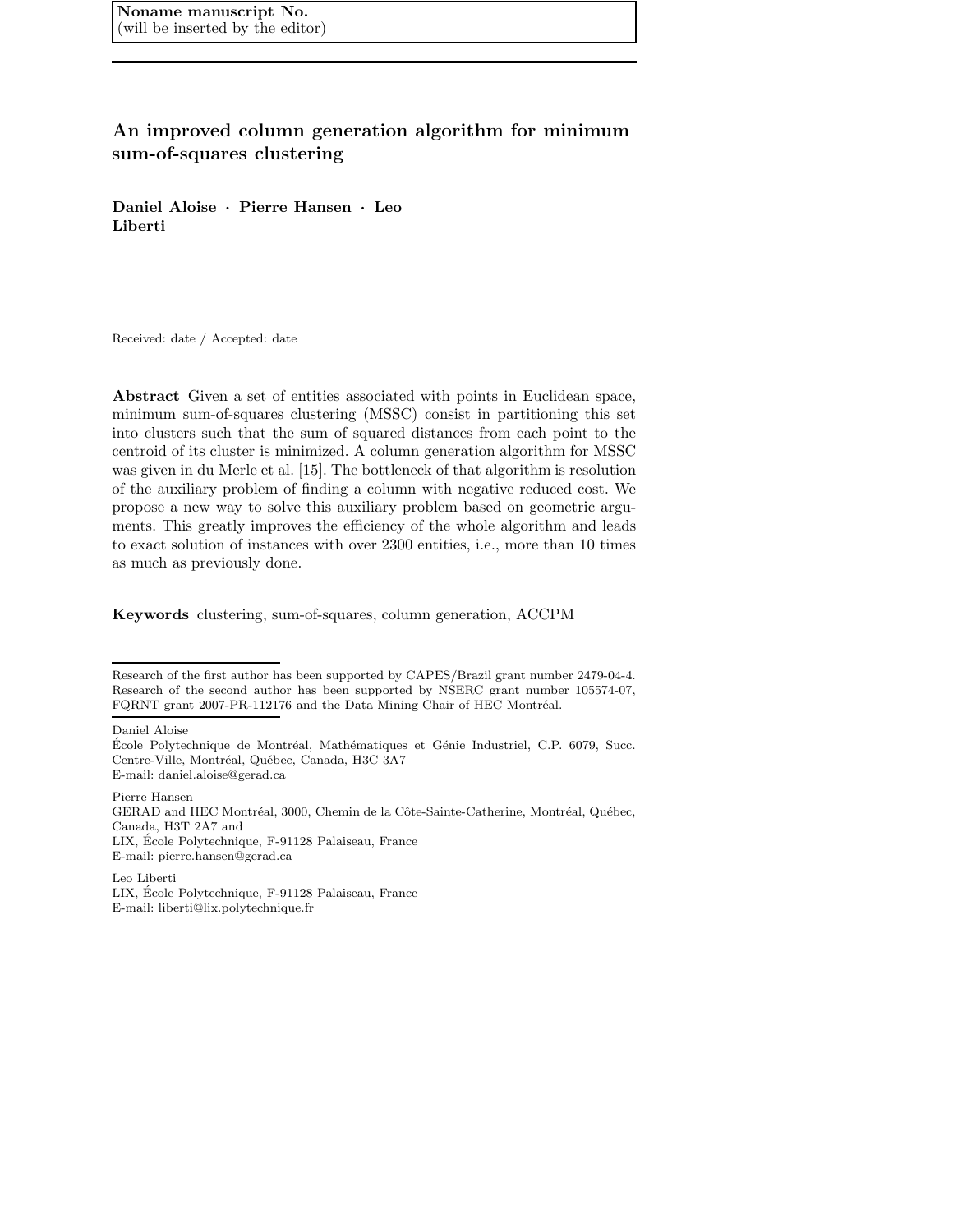## 1 Introduction

Clustering is a basic chapter in data analysis. It adresses the following problem: given a set of entities find subsets, called clusters, which are homogeneous and/or well separated (e.g. Hartigan [28]; Jain, Murty and Flynn [31]; Mirkin [44]). Many different criteria are used in the literature to express homogeneity and/or separation of the clusters to be found (see [22] for a survey). Among them, a frequently used one is the minimum sum of squared Euclidean distances from each entity to the centroid of the cluster to which it belongs. Partitioning  $n$  entities into  $k$  clusters with this criterion is known as minimum sum-of-squares clustering (MSSC).

For  $k \geq 2$  and one dimensional data, MSSC can be solved in  $O(n^3)$ time [57]. The problem is NP-hard in the plane for general values of  $k$  [42]. In general dimension, MSSC is NP-hard even for  $k = 2$  [1]. If both k and dimension s are fixed, the problem can be solved in  $O(n^{sk+1})$  time [30], which may be very time-consuming even for instances in the plane.

MSSC has several properties:

- $(i)$  It expresses both homogeneity and separation as explained in Späth's book [57], pages 60–61;
- (ii) Given the assignments, the cluster centers are located in their centroids, due to first order optimality conditions. These are determined by a simple closed-form expression;
- (iii) Given the centroids, each entity is assigned to its closest centroid, due to local optimality. This just requires a few comparisons;
- (iv) Clusters obtained are spheroidal due to minimization of squared Euclidean distances. This may be desirable or not, depending on the problem considered.

Mathematical properties of MSSC are discussed in the books of Späth  $[57]$ , Mirkin [45] and Kogan [34]. Several hundred papers have been written on heuristics for MSSC and several thousand on their applications in many domains (see, for instance, Steinley's half century synthesis [58]). The best known heuristic for MSSC is k-means [41] (indeed MSSC is sometimes called the k-means problem). This heuristic alternately applies properties (ii) and (iii) above until a local optimum is reached. It has been shown by Hansen and Mladenović  $[24]$  that while k-means usually gives good results for small number of clusters its performance deteriorates, sometimes drastically, when this number increases. Modifying k-means by adding a jump move of a centroid to an entity location gives a much better heuristic called  $j$ -means. Finally, combining j-means with a Variable Neighborhood Search (VNS) heuristic [25],[26],[46] gives a heuristic which often provides optimal solutions or best known ones. This empirical observation will be exploited in the algorithm presented below.

Other recent heuristics for MSSC include the global k-means method of Likas, Vlassis and Verbeek [40], analyzed in [27] and modified by Bagirov [6], Bagirov and Yearwood's nonsmooth optimization algorithm [7], smoothing optimization algorithms due to Teboulle and Kogan [60] and Xavier et al. [64],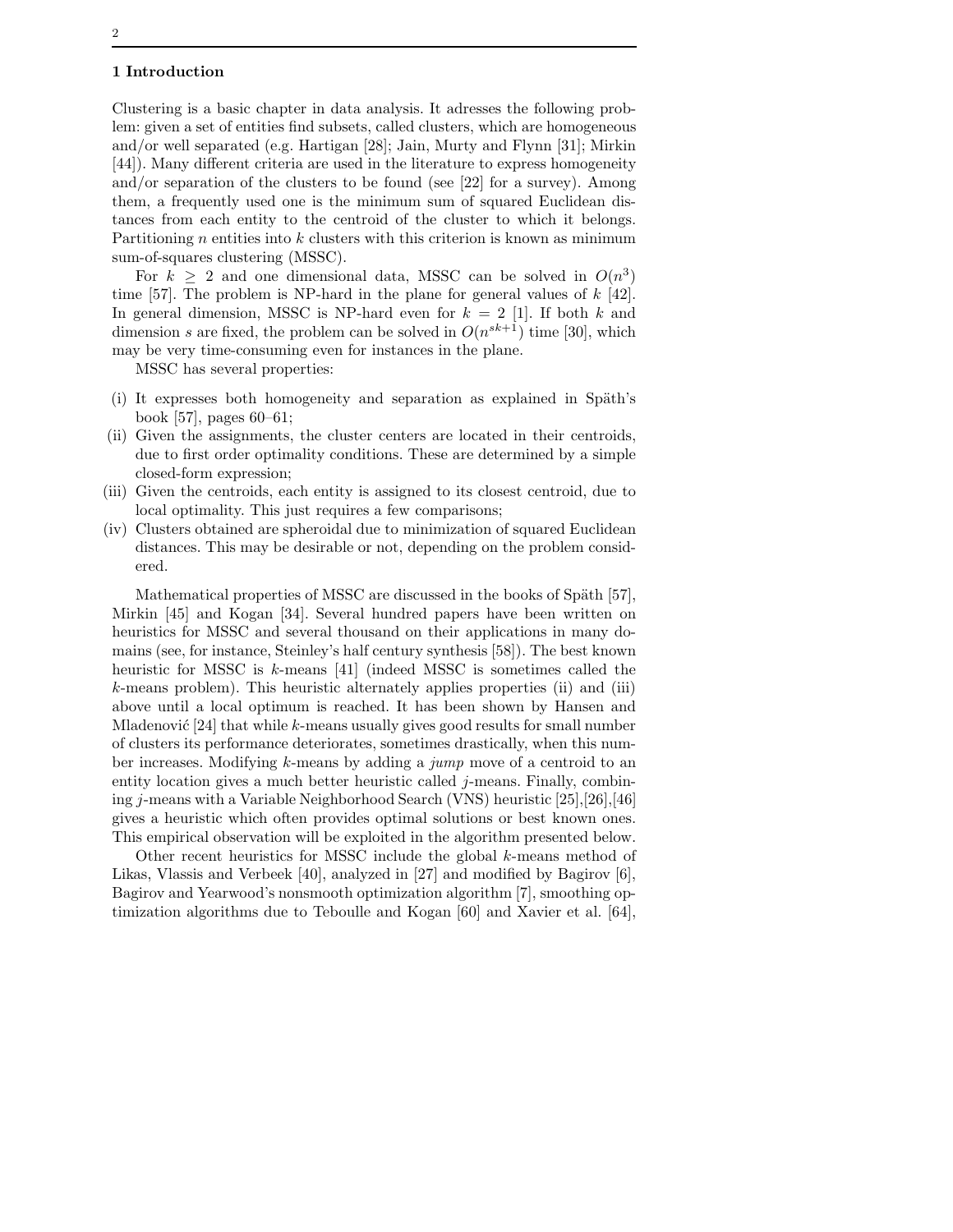Merz's iterated local search [43], Pacheco's scatter search [47], Pacheco and Valencia's hybrids [48], Taillard's decomposition methods [59], Laszlo and Mukherjee's genetic algorithms [36][37], Christou's restricted column generation and partitioning method [11], and the D.C. heuristic of An, Belghiti and Tao [4]. A systematic comparison of twelve heuristics for MSSC was made by Brusco and Steinley in [10].

Exact algorithms for MSSC are much less numerous than heuristics. To the best of our knowledge, there are less than a dozen papers published on that topic. However, the approaches followed are very diverse. Early branchand-bound algorithms are due to Koontz, Narendra and Fukunaga [35] and Diehr [12]. Bounds depend on distances between entities assigned to the same cluster and a limited look-ahead component.

A column generation method for MSSC was proposed by du Merle et al. in [15]. It solved for the first time medium size benchmark instances (i.e., instances with 100-200 entities), including Fisher's 150 Iris [19]. The master problem is solved by the ACCPM interior point method of Goffin, Haurie, and Vial [20]. The auxiliary of finding a column with negative reduced cost is expressed by as a hyperbolic programming in 0-1 variables. It is solved by a Dinkelbach-like algorithm [13] which relies on a branch-and-bound algorithm for unconstrained quadratic 0-1 optimization. Another branch-and-bound on the master problem leads, if needed, to an integer solution. Finally, VNS heuristics are used both at the ouset to find a good initial solution together with tentative bounds on the dual variables, as well as in the auxiliary problem to accelerate its solution. The bottleneck of the algorithm lies in the resolution of its auxiliary problem, and more precisely, in the unconstrained quadratic 0-1 optimization problem arising there. In this paper, we will propose an alternate geometric-based approach for that step.

More recently, Xia and Peng [65] proved that the objective function of MSSC is concave in the relaxed feasible domain. In their paper, they propose an adaptation of Tuy's [61] cutting plane method to solve it. Approximate results are reported for a version where this algorithm is halted before global convergence. Some experiments of ours showed that small instances with about 25 entities can be solved exactly with that approach.

MSSC can also be solved by non-serial dynamic programming as shown by Jensen [32]. An improved implementation due to van Os and Meulman [62] allows solutions of instances with about 28 entities.

Brusco [9] proposed a repetitive branch-and-bound procedure which, after ordering the entities, solves by branch-and-bound the problem defined by the  $k + 1$  last ones, then the problem with  $k + 2$  last ones, and so on, until the problem with all given entities is solved. The bound used at any iteration of one of those iterated branch-and-bound procedures comprises two components, i.e., an usual one corresponding to distances between already assigned entities and a sophisticated look-ahead one which corresponds to distances in an optimal solution for the set of unassigned entities. These much improved bounds led to efficient solution of some well-known benchmark instances, including Fisher's 150 iris [19], particularly when the number of cluster is small. Artificially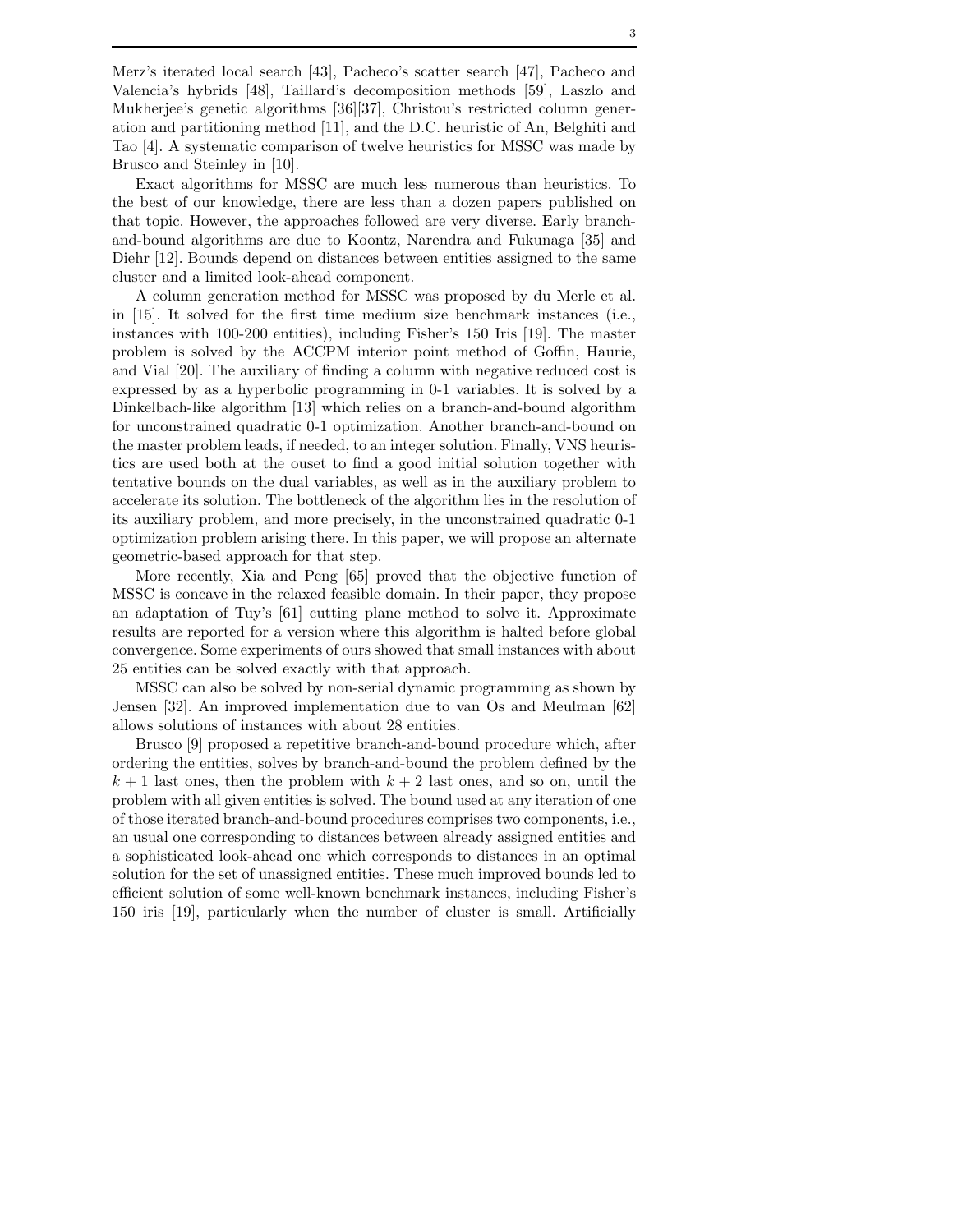The hardest task when devising exact algorithms for MSSC is to compute good lower bounds in a reasonable amount of time. Sherali and Desai [56] proposed to obtain such bounds by linearizing the model via the reformulationlinearization technique [55]. They claim to solve instances with up to 1,000 entities by means of a branch-and-bound algorithm. However, these results could not be reproduced and computing times in an attempted replication of [3] were already high for real data sets with about 22 entities.

Recently, Peng and Xia [51] proved the equivalence of MSSC and a model called 0-1 semidefinite programming (SDP), in which eigenvalues are binary. On the basis of these results, the present authors developed in [2] a branchand-cut SDP-based algorithm for MSSC with lower bounds obtained from the LP relaxation of the 0-1 SDP model. This algorithm obtains exact solutions for fairly large data sets, i.e.,  $n = 202$  and  $k > 9$ , with computing times comparable with those obtained by the column generation method proposed by du Merle et al. [15].

This paper is organized as follows. Section 2 revisits the formulation of the problem and the column generation approach. In Section 3, we show how the auxiliary problem can be solved for MSSC instances in the Euclidean plane by taking advantage of its geometric properties. This is made by a connexion with the Weber problem with limited distances [14]. Section 4 shows how the geometric reasoning can be further exploited to solve auxiliary problems arising from the resolution of MSSC instances in general Euclidean space. Computational experiments for instances commonly used in the literature are reported in Section 5. Finally, conclusions are given in Section 6.

## 2 Column generation algorithm revisited

4

A mathematical programming formulation of MSSC is as follows:

$$
\min_{x,y} \sum_{i=1}^{n} \sum_{j=1}^{k} x_{ij} ||p_i - y_j||^2
$$
\nsubject to\n
$$
\sum_{j=1}^{k} x_{ij} = 1, \quad \forall i = 1, ..., n
$$
\n
$$
x_{ij} \in \{0, 1\}, \quad \forall i = 1, ..., n; \forall j = 1, ..., k.
$$
\n(1)

The *n* entities  $\{o_1, o_2, \ldots, o_n\}$  to be clustered are at given points  $p_i = (p_i^r, r =$  $1, \ldots, s$  of  $\mathbb{R}^s$  for  $i = 1, \ldots, n$ ; k cluster centers must be located at unknown points  $y_j \in \mathbb{R}^s$  for  $j = 1, ..., k$ ; the norm  $\|\cdot\|$  denotes the Euclidean distance between the two points in its argument in the s-dimensional space under consideration. The decision variables  $x_{ij}$  express the assignment of the entity  $o_i$ to the cluster j. We assume that the number of entities n is greater than  $k$ , otherwise the problem is trivially solved by locating one cluster center at the position of each entity.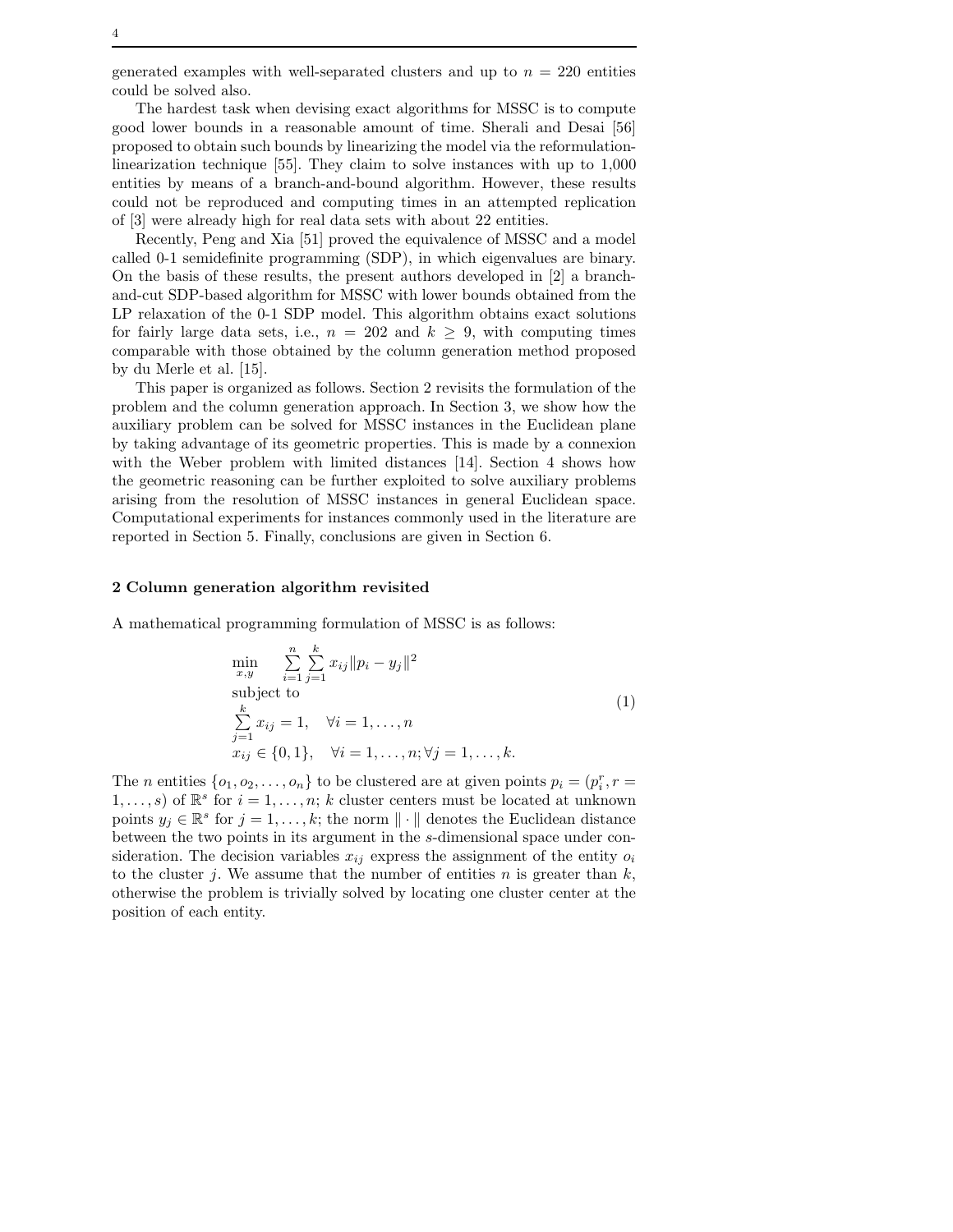If y is fixed, the condition  $x_{ij} \in \{0,1\}$  can be replaced by  $x_{ij} \in [0,1]$ , since in an optimal solution for the resulting problem each entity belongs to the cluster with the nearest center. Besides, for a fixed  $x$ , first order conditions on the gradient of the objective function require that at an optimal solution

$$
\sum_{i=1}^{n} x_{ij} (y_j^r - p_i^r) = 0, \ \forall j, r, \quad \text{i.e.,} \quad y_j^r = \frac{\sum_{i=1}^{n} x_{ij} p_i^r}{\sum_{i=1}^{n} x_{ij}}, \ \forall j, r. \tag{2}
$$

Hence, the optimal cluster centers are always at the centroids of the clusters.

Partitioning problems in cluster analysis can also be mathematically formulated by considering all possible clusters. Let us consider any cluster  $C_t$  for which

$$
a_{it} = \begin{cases} 1 & \text{if entity } o_i \text{ belongs to cluster } C_t \\ 0 & \text{otherwise,} \end{cases}
$$

and let us denote by  $y_t$  the centroid of points  $p_i$  such that  $a_{it} = 1$ . Thus, the cost  $c_t$  of cluster  $C_t$  can be written as

$$
c_t = \sum_{i=1}^n \|p_i - y_t\|^2 a_{it}.
$$

An alternative formulation for MSSC is then given by

$$
\min_{z} \sum_{t \in T} c_t z_t
$$
\nsubject to\n
$$
\sum_{t \in T} a_{it} z_t = 1, \quad \forall i = 1, ..., n
$$
\n
$$
\sum_{t \in T} z_t = k
$$
\n
$$
z_t \in \{0, 1\} \quad \forall t \in T,
$$
\n(3)

where  $T = \{1, \ldots, 2^n - 1\}$ . The  $z_t$  variables are equal to 1 if cluster  $C_t$  is in the optimal partition and to 0 otherwise. The first set of constraints state that each entity belongs to one cluster, and the following constraint expresses that the optimal partition contains exactly  $k$  clusters. Without loss of generality, they can be replaced by

$$
\sum_{t \in T} a_{it} z_t \ge 1, \quad \forall i = 1, \dots, n, \quad \text{and} \quad \sum_{t \in T} z_t \le k
$$

This is a large linear partitioning problem with a size constraint, for which the number of variables is exponential in the number  $n$  of entities. Therefore, it cannot be explicitly written and solved in a straightforward way unless  $n$  is small. The column generation method proposed in [15] works with a reasonably small subset  $T' \subseteq T$  of the columns in (3), i.e., with a *restricted* master problem. The method is combined with branch-and-bound in order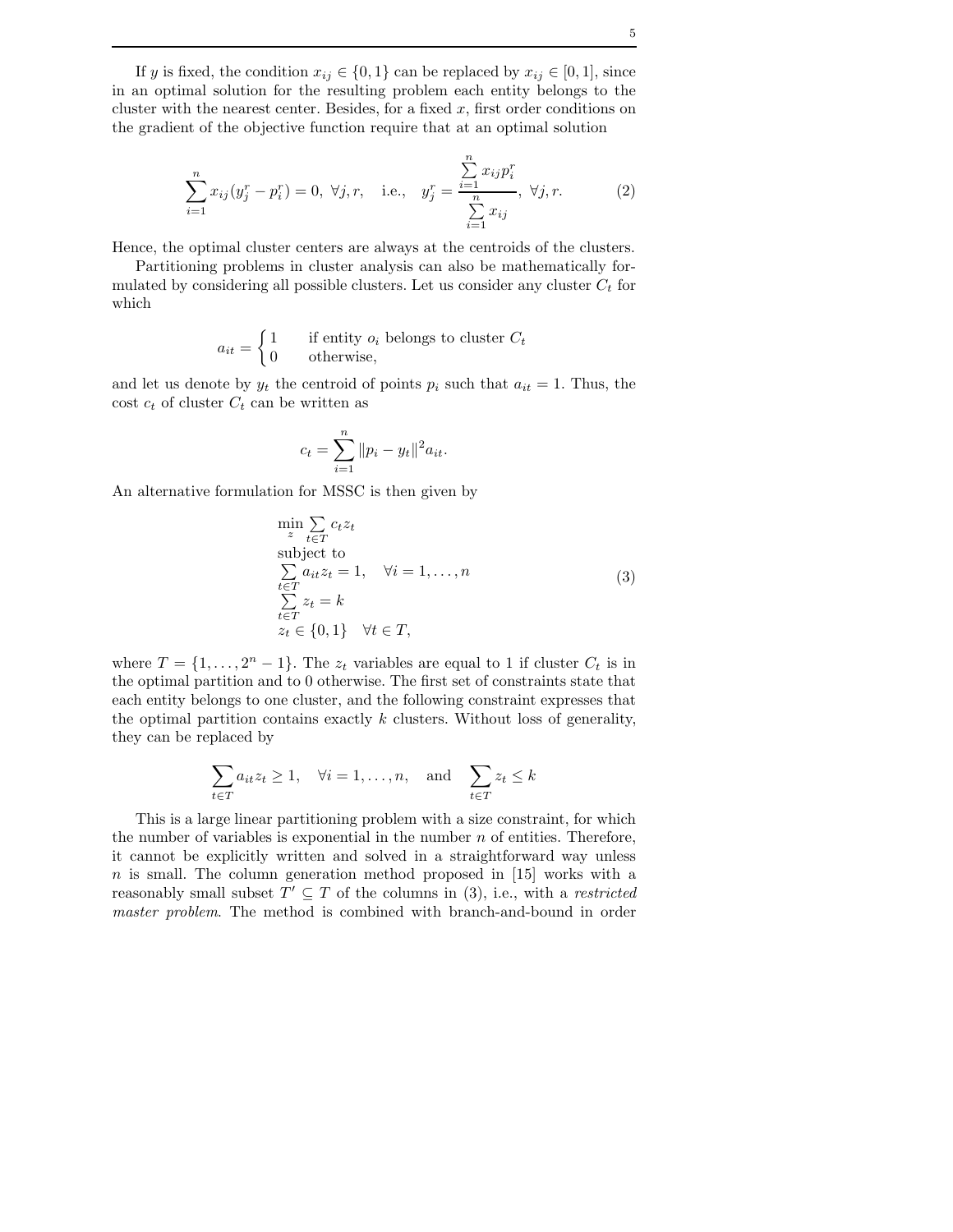to solve exactly (3) for medium size (about 100-200 entities) to fairly large instances (1000 entities or more).

Resolution of (3) is iteratively done by augmenting the number of columns in the restricted master problem until optimality is proved with the columns at hand. Entering columns are found by solving an auxiliary problem, i.e., finding the list of entities of a cluster whose associated variable in (3) has negative reduced cost. Since a standard column generation method for solving the linear relaxation of the formulation (3) suffers from very slow convergence due to high degeneracy, two strategies for stabilizing column generation [16] were used and compared in [15]. That one for which the linear relaxation is solved by an interior-point algorithm, i.e., the weighted version of the analytic center cutting plane method (ACCPM) of Goffin, Haurie, and Vial [20], was found to be the best.

Once the linear relaxation of the problem is solved, the integrality of the obtained solution is checked (and often found to hold for small to medium size problems with few clusters). Then, if the solution is not integer, branching is needed. The branching rule used in [15] is the standard one, due to Ryan and Foster [54], i.e., branching by imposing in one hand that two entities belong to the same cluster and on the other hand that at most one of these entities belongs to any given cluster.

## 2.1 Auxiliary problem

The biggest obstacle for an efficient exact resolution of the MSSC via column generation is the difficulty of the auxiliary problem. The dual of the formulation (3) is expressed by

$$
\max - k\sigma + \sum_{i=1}^{n} \lambda_i
$$
\nsubject to\n
$$
-\sigma + \sum_{i=1}^{n} a_{it}\lambda_i \le c_t \quad \forall t \in T
$$
\n
$$
\lambda_i \ge 0 \qquad i = 1, ..., n
$$
\n
$$
\sigma \ge 0,
$$
\n(4)

where the  $\lambda_i$  for  $i = 1, \ldots, n$  and  $\sigma$  are dual variables associated with the covering constraints and with the cardinality constraint.

Problem (4) is solved using a cutting plane method, starting with a relaxation and adding constraints as necessary. In classical Kelley's cutting plane method [33], cuts are generated at an extreme point of the relaxed dual formulation. However, Kelley's method is known to slow down considerably in the presence of degeneracy [16]. ACCPM tackles this shortcoming by generating cuts at an analytic center of the current dual feasible region (cf. [18]). In both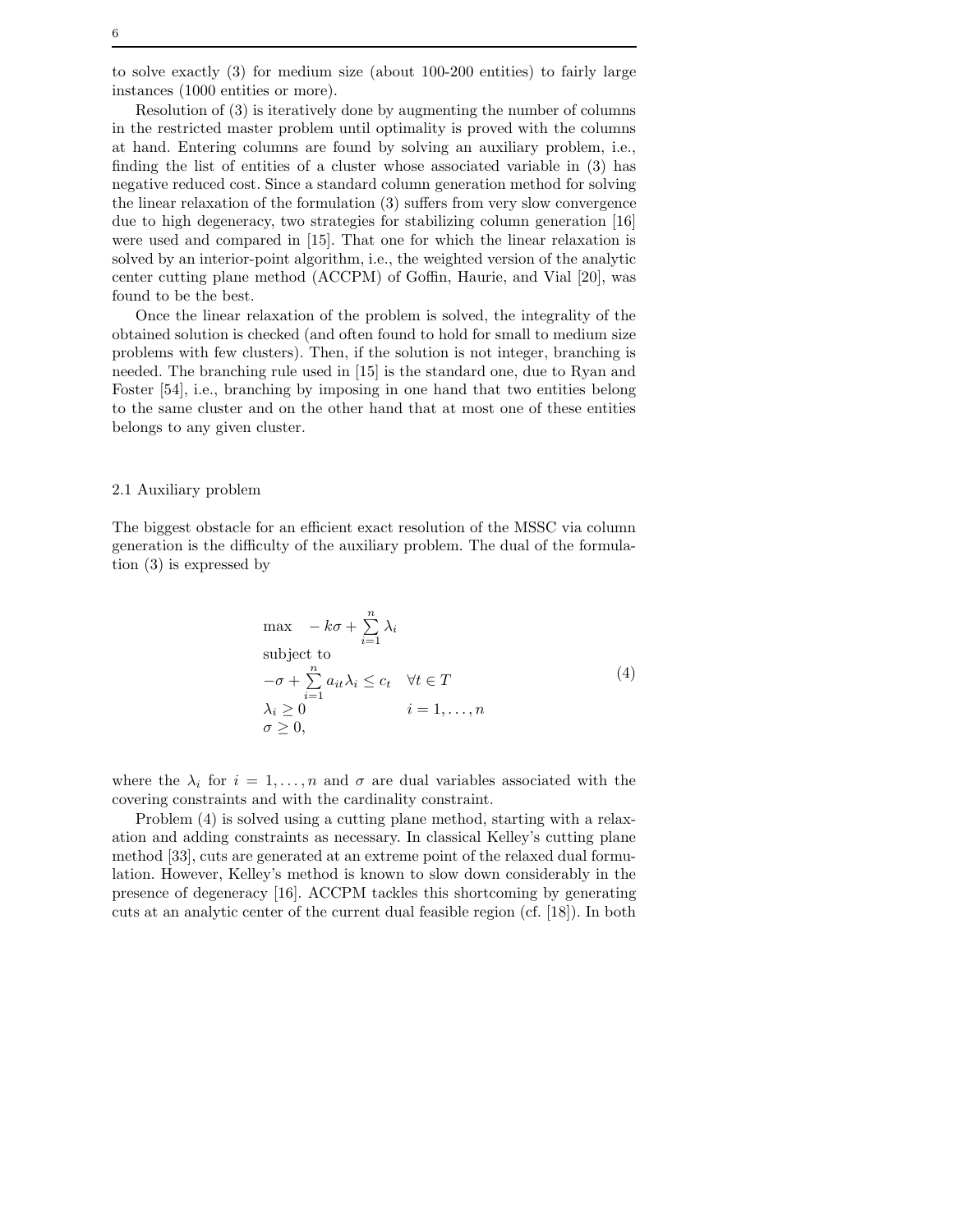cases, given dual values  $\lambda, \sigma$ , a violated cut is searched to be added to the relaxed dual problem. The violation  $\pi_t$  of a constraint is given by

$$
\pi_t = c_t + \sigma - \sum_{i=1}^n \lambda_i a_{it}.
$$

Since we are interested in finding violated constraints  $\pi_t < 0$ . The auxiliary problem is then given by  $\pi^* = \min_t \pi_t$ . Although the enumeration of  $\pi_t$  for all  $t \in T$  is too expensive, the value of  $\pi^*$  can be found by solving

$$
\pi^* = \sigma + \min_{y_v \in \mathbb{R}^s, v \in \mathbb{R}^n} \sum_{i=1}^n (||p_i - y_v||^2 - \lambda_i) v_i.
$$
 (5)

with  $y_v$  denoting the centroid of points  $p_i$  for which  $v_i = 1$ . If  $\pi^* < 0$ , then the optimal solution  $v^*$  to  $(5)$  is added as a cut to the relaxed dual problem (in the primal, this is equivalent to adding a column to the restricted master problem together with its associated primal variable). Otherwise, problem (4) (or equivalently, problem (3)) is solved optimally.

From Huygens' theorem (e.g., Edwards and Cavalli-Sforza [17]), which states that the sum of squared distances from all entities of a given cluster to its centroid is equal to the sum of squared distances between pairs of entities of this cluster divided by its cardinality, problem (5) can be expressed by

$$
\pi^* = \sigma + \min_{v \in \mathbb{B}^n} \frac{\sum_{i=1}^{n} \sum_{j=i+1}^n ||p_i - p_j||^2 v_i v_j}{\sum_{i=1}^n v_i} - \sum_{i=1}^n \lambda_i v_i
$$

$$
= \sigma + \min_{v \in \mathbb{B}^n} \frac{\sum_{i=1}^{n-1} \sum_{j=i+1}^n (||p_i - p_j||^2 - \lambda_i - \lambda_j) v_i v_j - \sum_{i=1}^n \lambda_i v_i}{\sum_{i=1}^n v_i}.
$$
(6)

It is a hyperbolic (or fractional) program in 0-1 variables with quadratic numerator and linear denominator. This problem is solved in [15] by an adaptation to binary variables of Dinkelbach's algorithm [13]. This algorithm begins with a temptative value for (6) then reduces the problem to unconstrained quadratic 0-1 optimization by multiplying both sizes by the denominator and regrouping terms. If a positive value is obtained for the optimal solution of this last problem its corresponding value in (6) is computed and the procedure iterated. Its most expensive step is the resolution of a sequence of unconstrained quadratic 0-1 programs, which are solved in [15] by a VNS heuristic until optimality must be checked by a branch-and-bound algorithm.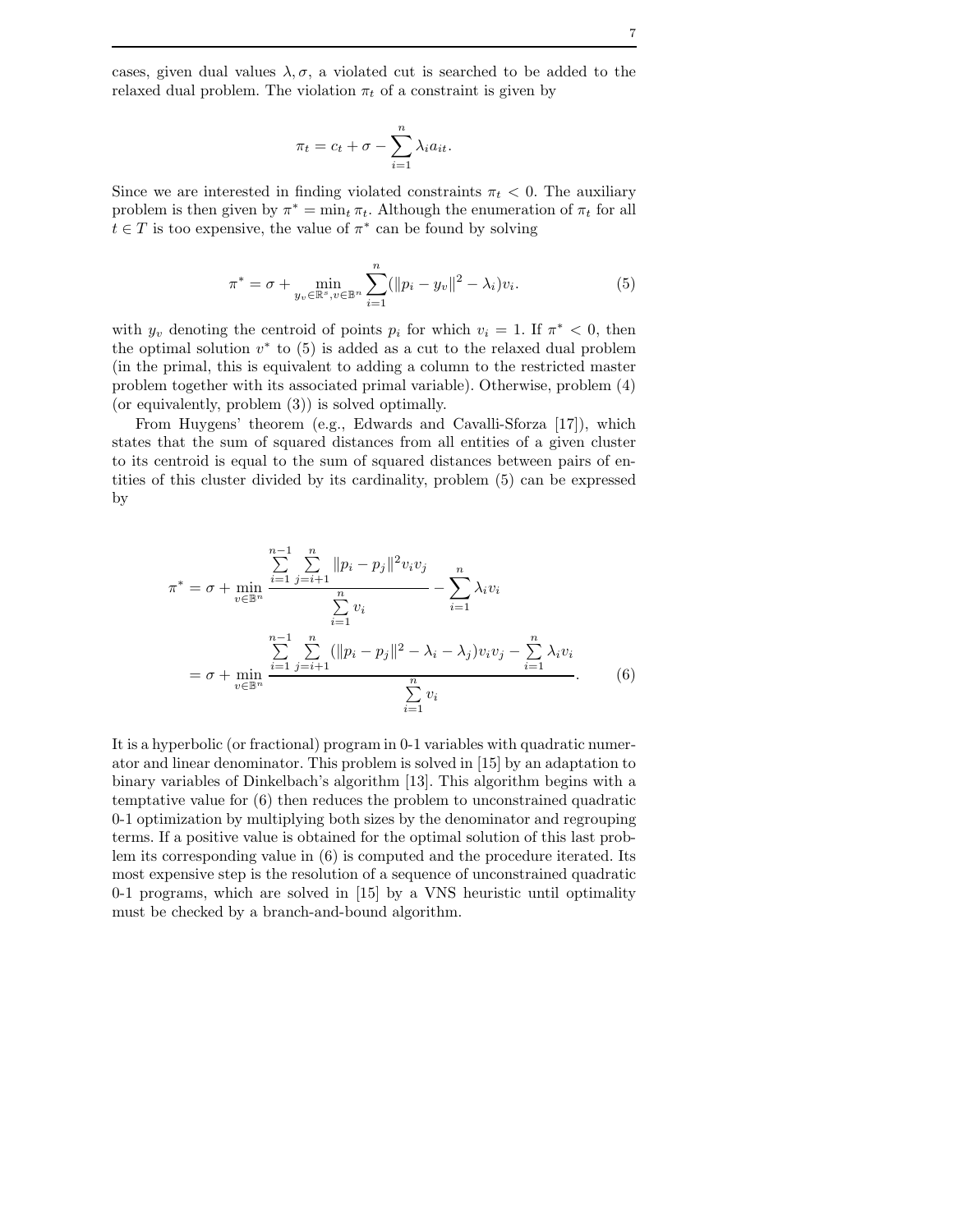#### 3 A geometric approach

The auxiliary problem (5) can be viewed as minimizing the sum of functions equal to squared distances from the cluster center  $y_v$  to each of the entities, but with a limit on each of the distances, after which the corresponding function does not increase anymore. Clearly, for a given location  $y_v$ ,  $v_i$  is equal to 1 if  $||p_i - y_v||^2$  ≤  $\lambda_i$ , and to 0 otherwise. Geometrically, in the plane, this is equivalent to the condition that  $v_i = 1$  if  $y_v$  belongs to a disc with radius  $\sqrt{\lambda_i}$ centered at  $p_i$ , and 0 otherwise.

A branch-and-bound algorithm based on the vector  $v$  would consider implicitly all  $2^n$  subproblems generated by branching on binary variables  $v_i$  for  $i = 1, \ldots, n$ , while adding constraints  $||p_i - y_v||^2 \leq \lambda_i$  and  $||p_i - y_v||^2 \geq \lambda_i$  to the resulting subproblems. However, the resulting problems pertain to D.C. programming and are difficult to solve. Another possibility is to focus on components  $v_i$  of v which are equal to 1. We then consider subproblems of the following type:

$$
\min_{y} \sum_{i \in S} \|p_i - y\|^2
$$
  
subject to  

$$
||p_i - y||^2 \le \lambda_i \qquad \forall i \in S,
$$
 (7)

where  $S \subseteq \{1, 2, \ldots, n\}$  is a non-empty set. Suproblems of type (7) are convex programming problems. Proposition 1 shows that an optimal solution for (5) is guaranteed to be an optimal solution to a subproblem of type (7).

**Proposition 1** Let  $(y_v^*, v^*)$  be the optimal solution to (5). Then,  $y_v^*$  is the *optimal solution to a subproblem of type (7) with a set S for which*  $||p_i - y_v^*||^2$  >  $\lambda_i$  for all  $i \notin S$ .

*Proof* Define  $S^*$  as the index set of all points  $p_i$  such that  $||p_i - y^*_{v}||^2 \leq \lambda_i$ . Thus, for  $i \notin S^*$ ,  $||p_i - y_v^*||^2 > \lambda_i$ . Now let y' be the optimal solution for (7) with  $S^*$  and suppose that  $y_v^*$  is not the optimal solution for it. Since,  $||p_i - y_v^*||^2 >$  $\min\{\Vert p_i - y'\Vert^2, \lambda_i\}$  for all  $i \notin S^*$ , the cost of  $(y', v^*)$  is smaller than that of  $(y_v^*, v^*)$  in (5), which is a contradiction. □

The auxiliary problem (5) still has another very important property which states that at optimal solution  $(v_v^*, v^*)$ ,  $y_v^*$  is at the centroid of points  $p_i$  for which  $v_i^* = 1$ . Given a subproblem of type (7) with index set S, this implies that if the centroid of the points  $p_i$  such that  $i \in S$  is not a feasible solution, then we conclude that the subproblem does not contain the optimal solution to (5). In the plane, it amounts to say that the centroid must belong to the intersection of all discs with index  $i \in S$  (which includes the particular case where  $S$  is a singleton).

Let us define A as the set of discs whose boundaries intersect at least one other boundary of a disc in two points, and  $B$  as the set of discs that do not belong to A. They include isolated discs and nested discs (i.e., discs that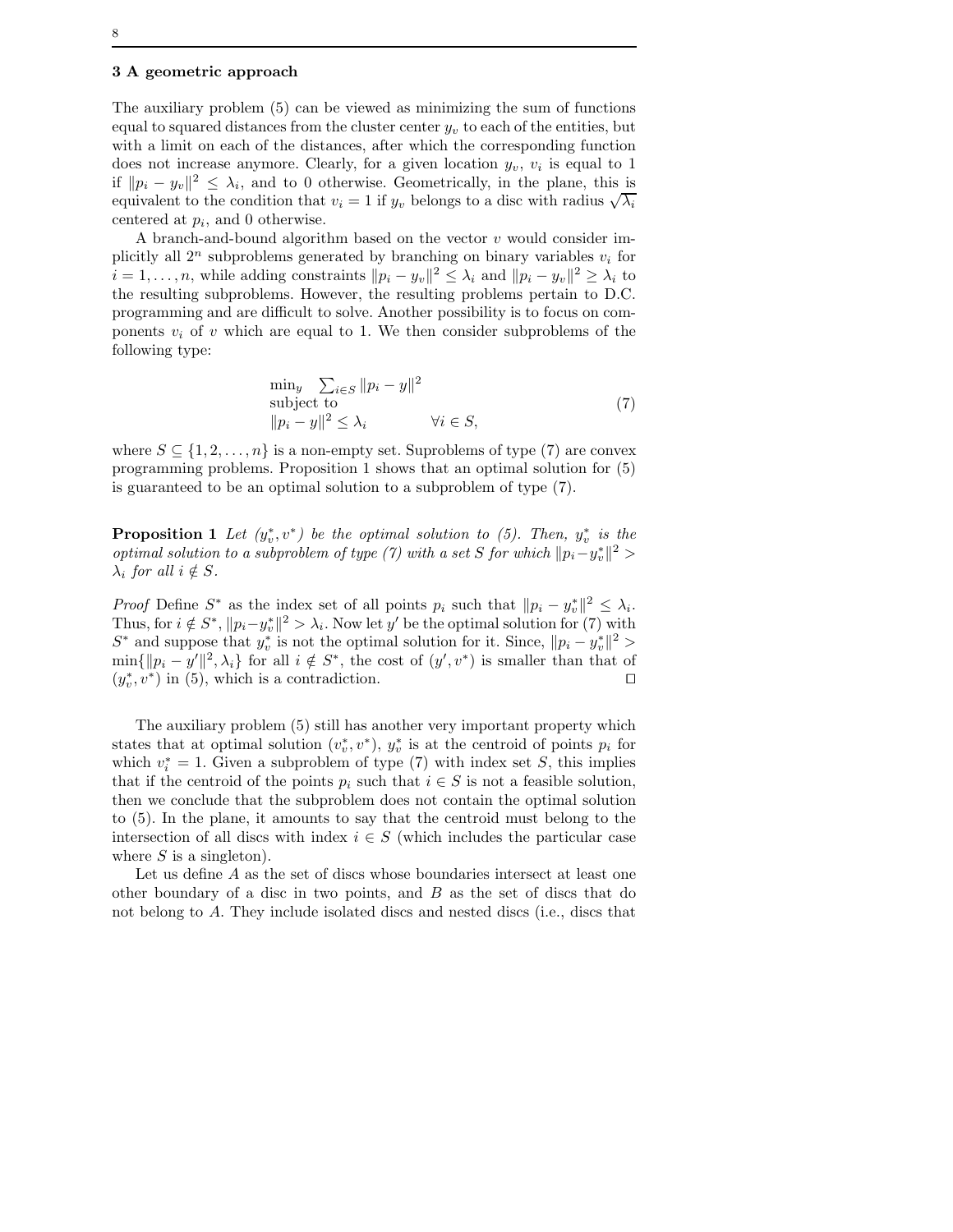contain another discs in their interior and discs that are entirely contained into other ones). An useful result is shown by the following proposition:

Proposition 2 The number T of distinct regions which are intersection of discs  $||p_i - y||^2 \leq \lambda_i$  is bounded by  $2n(n - 1)$ .

Proof The total number of points of intersection among discs in A is at most  $|A|(|A|-1)$ . Since each one of them can be associated with at most 4 different regions, and as each of these regions contains at least two of these points, the number of regions  $r_A$  which are delimited by discs in A is bounded by  $2|A|(|A|-1)$ .

Each one of the discs in  $B$  can delimit at most one region. Consequently, the number of regions  $r_B$  delimited by discs in B is equal to |B|.

Thus,

$$
T = r_A + r_B \le 2|A|(|A| - 1) + |B|
$$
  
\n
$$
\le 2(|A| + |B|)(|A| + |B| - 1)
$$
  
\n
$$
\le 2n(n - 1)
$$

Proposition 2 implies that the number of subproblems of type (7) that need to be solved in order to obtain an optimal solution to (5) is polynomially bounded.

An algorithm was proposed in [14] for a similar problem in location theory, i.e., the 1-center Weber problem with limited distances. The only difference between this problem and (5) lies in the fact that Euclidean distances are used instead of squared ones. The algorithm proceeds by considering all intersection points between discs in the plane, and then solves, for each one of these points, the subproblems of type (7) corresponding to the four possible regions which are adjacent to the point. For instance, suppose that  $p$  is an intersection point between discs centered at points  $p_i$  and  $p_j$ , then the four possible non-empty index sets corresponding to regions for which  $p$  can be a vertex are formed by:  $S_a = \{ \ell : ||p_\ell - p||^2 \leq \lambda_\ell, \ell \neq i, j \}; S_b = \{ i \} \cup S_a; S_c = \{ j \} \cup S_a;$  and  $S_d = \{i, j\} \cup S_a$ .

It appears that the algorithm of [14] implicitly assumes that regions delimited by discs in B either do not exist or can be discarded for evaluation. However, this is not true either for the 1-center Weber problem with limited distances or for (5), which makes the algorithm proposed in [14] incomplete.

Figure 1 exhibits an auxiliary problem configuration which appears after 11 iterations of our column generation algorithm while clustering the 10 points described at the top of Figure 1 into 3 clusters. The shaded region (2) in the figure corresponds to the optimal solution of the auxiliary problem while region (1) is the solution provided if the algorithm of [14] is used instead.

Algorithm 1 presents the new algorithm obtained after completing the algorithm of  $[14]$  in order to consider sets S corresponding to regions delimited

⊓⊔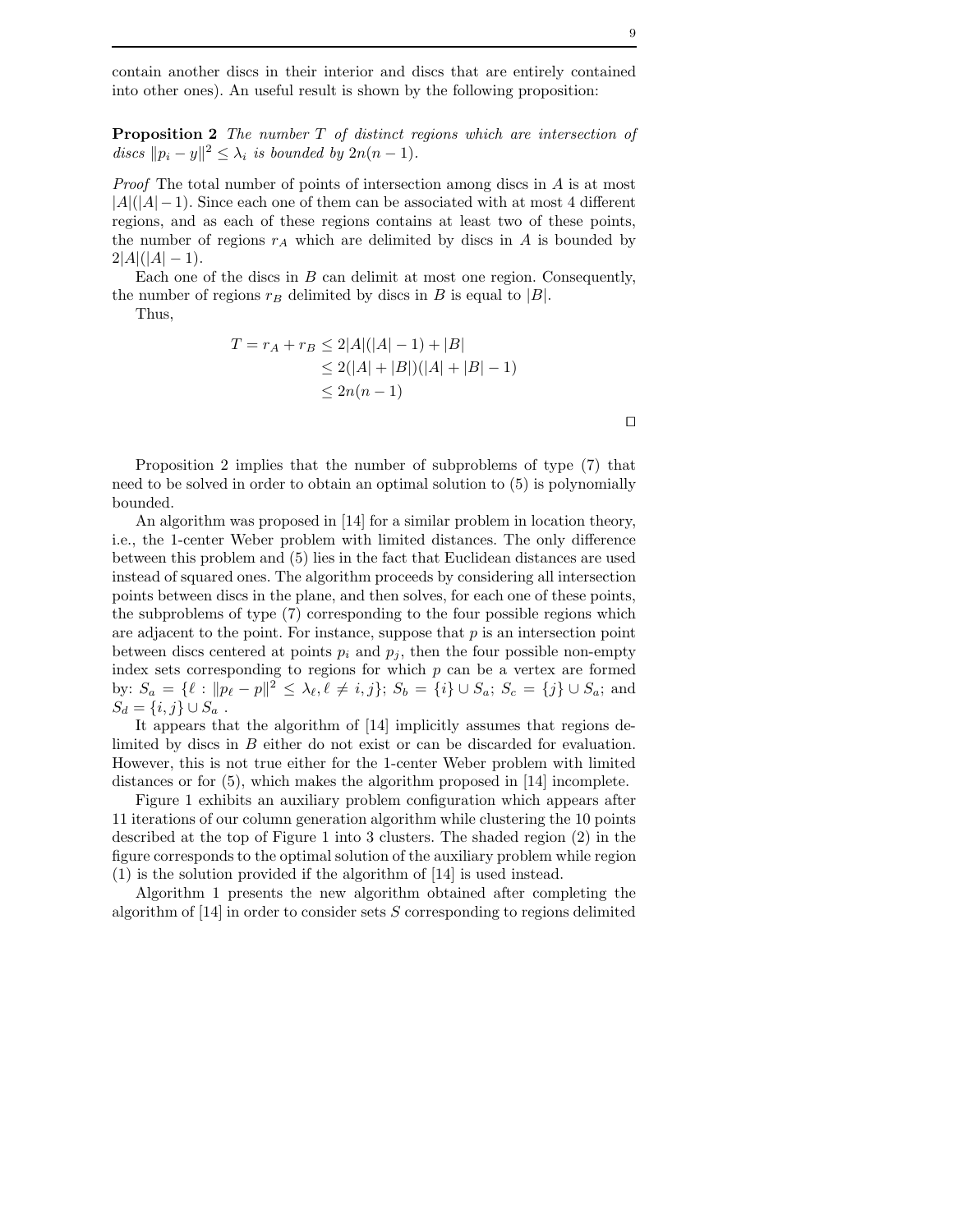|    | $p_{1}$      | $p_2$  | $_{p_3}$ | $\overline{p_4}$ | $p_5$  | $p_6$  | $_{p_7}$                  | $p_8$       | $p_9$ | $p_{10}$ |
|----|--------------|--------|----------|------------------|--------|--------|---------------------------|-------------|-------|----------|
|    | 690          | 190    | 823      | 73               | 782    | 338    | 287                       | 410         | 769   | 962      |
|    | 166          | 887    | 695      | 125              | 979    | 894    | 340                       | 263         | 768   | 831      |
| vλ | .78<br>382.7 | 360.47 | 203.34   | 379.22           | 208.24 | 168.79 | $^{\circ}$ 1<br>$_{1.61}$ | 198.<br>.70 | 138.1 | 332.88   |



Fig. 1 Configuration of convex regions experimentally obtained

by discs of B. This algorithm requires  $O(n^3)$  time since there are  $O(n^2)$  possible intersection points and step 4 takes  $O(n)$  time per subproblem. Additional operations due to steps 6-8 are performed in  $O(n^2)$  time.

# Algorithm 1

- 1. Enumerate all intersection points of pairs of convex regions in the plane as well as all discs whose boundary does not intersect any other one. Let  $L_1$ and  $L_2$  be the corresponding lists.
- 2. For each intersection point  $p \in L_1$  defined by discs centered at points  $p_i$ and  $p_j$ , find the set S of all k such that  $k \neq i, j$  and  $||p_k - p||^2 \leq \lambda_k$ .
- 3. Consider four sets:  $S, S \cup \{i\}, S \cup \{j\}$ , and  $S \cup \{i, j\}$ .
- 4. Solve subproblems of type (7) defined by each of these sets.
- 5. Update the best solution if an improving one is found.
- 6. For each disc in  $L_2$  find the set  $S'$  composed of its own index and the indices of all discs containing it.
- 7. Solve subproblems of type  $(7)$  defined by each  $S'$ .
- 8. Update the best solution if an improving one is found.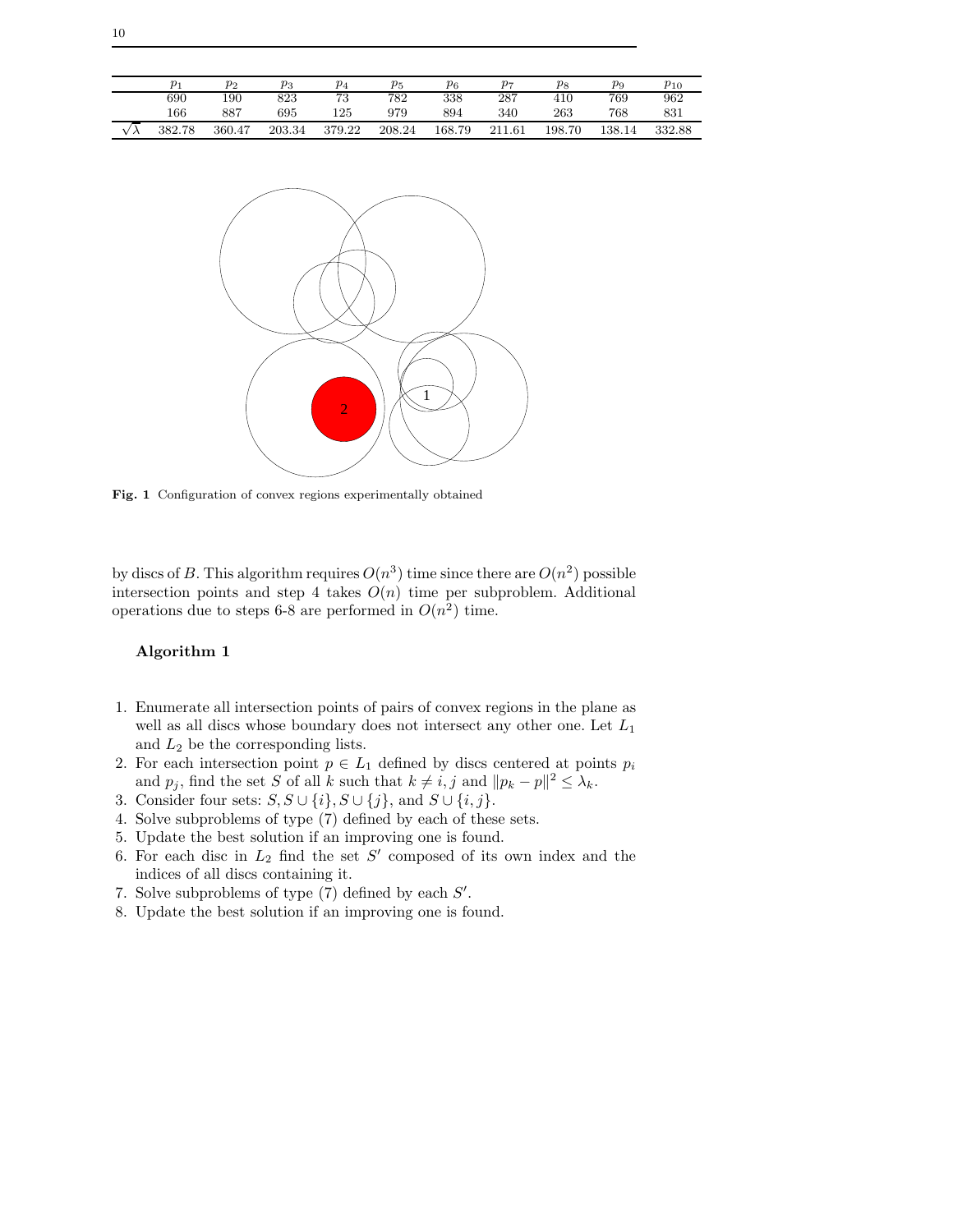The simple following condition holds if two discs associated to points  $p_i$ and  $p_j$  intersect

$$
||p_i - p_j|| \le \sqrt{\lambda_i} + \sqrt{\lambda_j},
$$

one disc being contained in the other if

$$
||p_i - p_j|| \le |\sqrt{\lambda_i} - \sqrt{\lambda_j}|.
$$

Based on these conditions, an acceleration procedure for Algorithm 1 is to build for each point  $p_i$ ,  $i = 1, ..., n$  a list of non-decreasing distances to any other point. In step 1 of Algorithm 1, each point  $p_i$  is tested in turn with all other points  $p_j$  for  $j = 1, \ldots, n$ , such that  $j > i$ , in order to know if their respective discs intersect. Indeed these points can be considered in the order given by the sorted list of  $p_i$  and the search for intersections halted as soon as

$$
||p_i - p_j|| > \sqrt{\lambda_i} + \sqrt{\lambda_{max}},
$$

where  $\lambda_{max} = \max\{\lambda_i\}$  for  $i = i + 1, \ldots, n$ . Note that exactly the same test can be used in order to speed up step 2 of the algorithm.

#### 3.1 Branching

The classical branching rule is applied whenever branching is needed to solve (3). It consists on finding two rows  $i_1, i_2$  such that there are two columns  $t_1$ and  $t_2$  with fractional values at the optimum and such that  $a_{i_1t_1} = a_{i_2t_1} = 1$ and  $a_{i_1 i_2} = 1, a_{i_2 i_2} = 0$ . Then, constraints are introduced in the auxiliary problem of both subproblems in the form (i)  $v_{i_1} = v_{i_2}$  for one branch, and (ii)  $v_{i_1} + v_{i_2} \leq 1$  for the other one. Problem (5) in the presence of branching constraints can be expressed as

min  
\n
$$
\sum_{i=1}^{n} (||p_i - y_v||^2 - \lambda_i)v_i
$$
\ns.t. 
$$
v_i + v_j \le 1
$$
 for  $(i, j) \in I_1$  (8)  
\n
$$
v_i = v_j
$$
 for  $(i, j) \in I_2$   
\n
$$
v_i \in \mathbb{B}
$$
 for  $i = 1, ..., n$ 

where  $I_1, I_2$  are the index sets of pairs of entities involved in constraints of form (i) and (ii), respectively.

Algorithm 1 is not able to solve problem (8), since optimal solutions may now be associated to index sets which do not correspond directly to a region in the plane. In fact, Proposition 1 is no longer valid in the presence of branching constraints. A very simple example consists of two points  $p_i, p_j$  whose discs of radius  $\sqrt{\lambda_i}$  and  $\sqrt{\lambda_j}$  do not intersect while a constraint states that points  $p_i$  and  $p_j$  must be together. In this case, none of the index sets S scanned by Algorithm 1 is able to provide a feasible solution to the problem.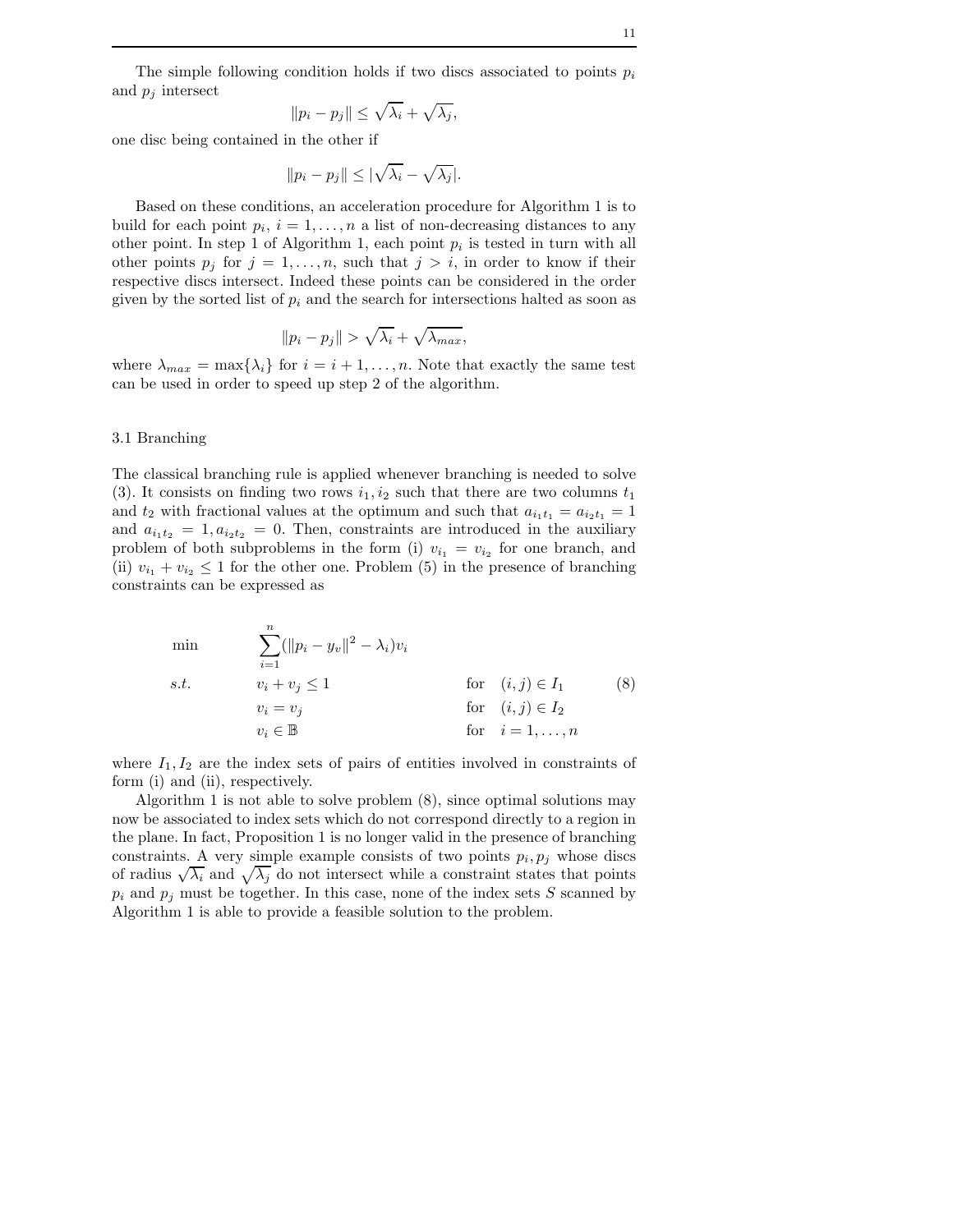Fortunately, Proposition 3 below shows that Algorithm 1 can be slightly modified in order to solve problem (8) exactly. Let us first define three index sets associated with any vector  $y_v$ 

- $S_1(y_v)$  is the index set of points  $p_i$  for which  $||p_i y_v||^2 \leq \lambda_i$ , and for which  $(i, j) \in I_1$  or  $(i, j) \in I_2$  with  $j \in S_1(y_v) \cup S_2(y_v)$ ;
- $S_2(y_v)$  is the index set of points  $p_i$  for which  $||p_i y_v||^2 > \lambda_i$ , and for which  $(i, j) \in I_1$  with  $j \in S_1(y_v)$ ;
- $S_3(y_v)$  is the index set of points  $p_i$  for which  $||p_i y_v||^2 \leq \lambda_i$ , and such that  $i \notin S_1(y_v)$ .

**Proposition 3** Let  $(y_v^*, v^*)$  be the optimal solution of (8) and let  $\bar{v}^* = (v_i \mid i \in$  $S_1(y_v^*) \cup S_2(y_v^*)$ . Then,  $(y_v^*, \bar{v}^*)$  is the optimal solution of a subproblem given by

$$
\min \qquad \sum_{i \in S_1 \cup S_2} ||p_i - y||^2 v_i + \sum_{i \in S_3} ||p_i - y||^2
$$
\n
$$
s.t. \qquad ||p_i - y||^2 v_i \le \lambda_i \qquad \qquad \forall i \in S_1
$$
\n
$$
||p_i - y||^2 \le \lambda_i \qquad \qquad \forall i \in S_3
$$
\n
$$
v_i \in \mathbb{B} \qquad \qquad \forall i \in S_3
$$
\n
$$
v \in X
$$
\n
$$
y \in \mathbb{R}^s \qquad \qquad \emptyset
$$

with sets  $S_1, S_2, S_3 \subseteq \{1, \ldots, n\}$  and where X is the polyhedron of branching constraints.

*Proof* From the definition of  $S_1(y_v^*), S_2(y_v^*)$  and  $S_3(y_v^*), ||p_i - y_v^*|| > \lambda_i$  for all  $i \notin S_1(y_v^*) \cup S_2(y_v^*) \cup S_3(y_v^*)$ .

Now let  $(y'_v, \bar{v}')$  be the optimal solution to (9) regarding  $S_1 = S_1(y_v^*),$  $S_2 = S_2(y_v^*)$  and  $S_3 = S_3(y_v^*)$ , and suppose that the optimal solution of (8)  $(y_v^*, \bar{v}^*)$  is not optimal for (9). Then, we can construct  $v'$  as:

 $-v'_i = \bar{v}'_i, \forall i \in S_1 \cup S_2;$  $-v'_i = 1, \forall i \in S_3;$  $-v'_i = 0$ , otherwise;

such that the cost of  $(y'_v, v')$  is smaller than that of  $(y_v^*, v^*)$  in  $(8)$ , which is a contradiction. ⊓⊔

The importance of Proposition 3 lies in the fact that, given the optimal  $y_v^*$ , the optimal subproblem of type (9) with sets  $S_1 = S_1(y_v^*), S_2 = S_2(y_v^*)$  and  $S_3 = S_3(y_v^*)$  is by definition associated to the region in the plane originated from the intersection of discs  $||p_i - y_v^*||^2 \leq \lambda_i$ . This fact implies that the number of subproblems of type (9) which need to be considered in order to solve (8)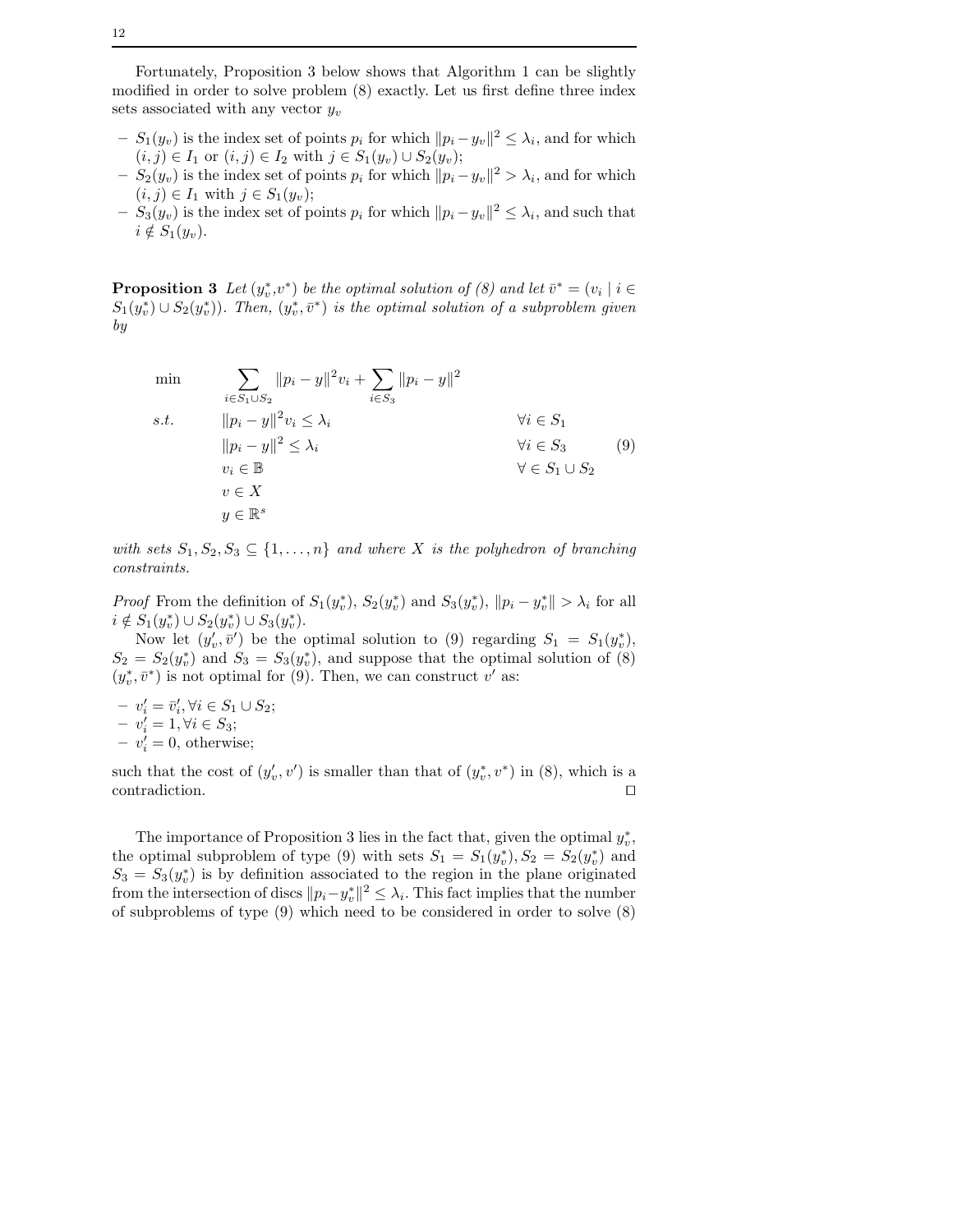Algorithm 1 can be modified to solve subproblems of type (9). For each region in the plane, sets  $S_1$ ,  $S_2$  and  $S_3$  are determined to form a subproblem of type  $(9)$  (remark that any location y in a given region of the plane defines the same sets  $S_1(y)$ ,  $S_2(y)$  and  $S_3(y)$ ). Then, the subproblem is solved by a branch-and-bound procedure. Note that whenever  $S_1, S_2 = \emptyset$ , subproblem (9) turns out to be equivalent to subproblem (7), and therefore, enumeration is not needed.

Decisions in the branch-and-bound algorithm are made by presence-absence dichotomy on variables  $v_i$ , for  $\forall i \in S_1 \cup S_2$ . Lower bounds are calculated in each node as the difference of two values:

- 1. the cost of the node solution, which is calculated with respect to the centroid of points  $p_i$  for which decision  $v_i = 1$  is fixed;
- 2. the sum of the prices  $\lambda_i$  of the free variables  $v_i$ .

When  $(8)$  contains a few branching constraints, sets  $S_1$  and  $S_2$  have small cardinality by definition. So, the given branch-and-bound method to solve (9) performs very well in practice. In the presence of a larger number of branching rules, solving (9) becomes a more difficult task. To this purpose, we remark that (9) can be reformulated exactly (in the sense of [39]) by introducing parameters:

$$
M_i \ge \max_j \|p_i - p_j\|^2 \quad \forall i \in S_1 \cup S_2,
$$

decision variables:

$$
\omega_i \in [0, M_i] \quad \forall i \in S_1 \cup S_2,
$$

and constraints:

$$
||p_i - y||^2 \le \omega_i + (1 - v_i)M_i \quad \forall i \in S_1 \cup S_2
$$

to (9). We then replace constraints  $||p_i - y||^2 v_i \leq \lambda_i \ \forall i \in S_1$  by

$$
||p_i - y||^2 \leq \lambda_i + (1 - v_i)M_i \quad \forall i \in S_1,
$$

and the terms  $||p_i - y||^2 v_i$  for  $i \in S_1 \cup S_2$  in the objective function by  $\omega_i$ . We thus obtain the reformulated problem:

$$
\begin{aligned}\n\min \qquad & \sum_{i \in S_1 \cup S_2} \omega_i + \sum_{i \in S_3} \|p_i - y\|^2 \\
\text{s.t.} & \qquad \|p_i - y\|^2 \le \lambda_i + (1 - v_i)M_i \qquad \qquad \forall i \in S_1 \\
& \|p_i - y\|^2 \le \omega_i + (1 - v_i)M_i \qquad \qquad \forall i \in S_1 \cup S_2 \\
& \|p_i - y\|^2 \le \lambda_i \qquad \qquad \forall i \in S_3 \qquad (10) \\
& v_i \in \mathbb{B} \qquad \qquad \forall i \in S_1 \cup S_2 \\
& v \in X \\
& y \in \mathbb{R}^s \qquad \qquad \omega_i \in [0, M_i] \qquad \qquad \forall i \in S_1 \cup S_2\n\end{aligned}
$$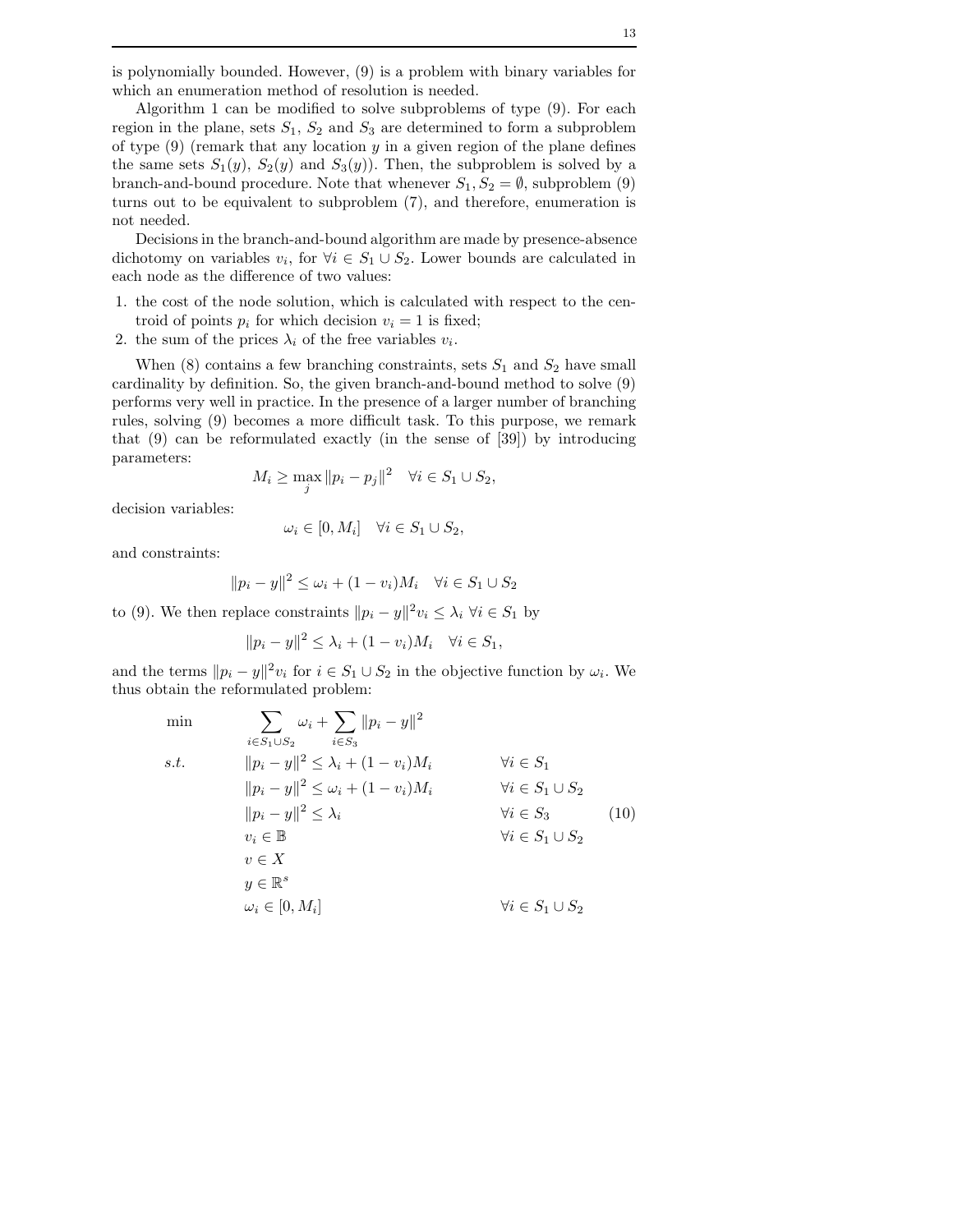which is a convex MINLP, for which there exist practically efficient algorithms (e.g. [8,38]). We also remark that its continuous relaxation is a continuous NLP which can be solved in polynomial time [63].

Finally, note that Algorithm 1 can be used without modifications to provide approximate solutions to (8). This can be done up to the moment that the exact resolution of (8) is required to prove that (3) was in fact optimally solved.

## 4 Generalization to the Euclidean space

Let us consider a graph  $G = (N, E)$  for which there is a node  $n_i \in N$  corresponding to each point  $p_i$ , for  $i = 1, \ldots, n$ . Besides, an edge  $e_{ij}$  exists in G if and only if

$$
||p_i - p_j|| \le \sqrt{\lambda_i} + \sqrt{\lambda_j},
$$

i.e.,  $e_{ij} \in E$  if and only if the hyperspheres G centered at  $p_i$  and  $p_j$  with radius  $\sqrt{\lambda_i}$  and  $\sqrt{\lambda_j}$  intersect.

The following result allows us to generalize the geometric approach in the plane by considering the intersection graph of hyperspheres centered at the points  $p_i$ , for  $i = 1, \ldots, n$ .

**Proposition 4** If a solution  $(y_v^*, v^*)$  is optimal to (5) then the elements of the set  $N^* = \{n_i | v_i^* = 1\}$  form a clique in G.

*Proof* Let us suppose that  $(y_v^*, v^*)$  is the optimal solution of (5) and that the elements of  $N^*$  do not form a clique in G. Hence, there are two nodes  $n_i$ ,  $n_j$  in  $N^*$  for which  $e_{ij} \notin E$ , i.e., the hyperspheres centered at  $p_i$  and  $p_j$  with radius  $\sqrt{\lambda_i}$  and  $\sqrt{\lambda_j}$  do not intersect. In such a case,  $y_v^*$  is certainly located outside at least one of these hyperspheres. Suppose  $||p_i - y_v^*|| > \sqrt{\lambda_i}$ , then a reduction in the cost of the solution is obtained by setting  $v_i^* = 0$ , which contradicts the optimality of  $(y_v^*, v^*)$ ). ⊓⊔

The number of distinct regions resulting from the intersection of hyperspheres is not polynomially bounded in  $n$  only. However, Proposition 4 allows to better exploit (6) above. Indeed it can be written as

$$
\sigma + \min_{v_i \in \{0,1\}} \frac{\sum_{i=1}^{n-1} \sum_{j=i+1}^n (d_{ij}^2 - \lambda_i - \lambda_j) v_i v_j - \sum_{i=1}^n \lambda_i v_i}{\sum_{i=1}^n v_i},
$$

where  $d_{ij}$  represents the Euclidean distance between the entities associated to variables  $v_i$  and  $v_j$ . Coefficients  $d_{ij}^2 - \lambda_i - \lambda_j$  of the product  $v_i v_j$  can be made arbitrarily large in (6) if  $d_{ij} > \sqrt{\lambda_i} + \sqrt{\lambda_j}$  due to Preposition 4, since  $v_i = v_j = 1$  does not occur in the optimal solution.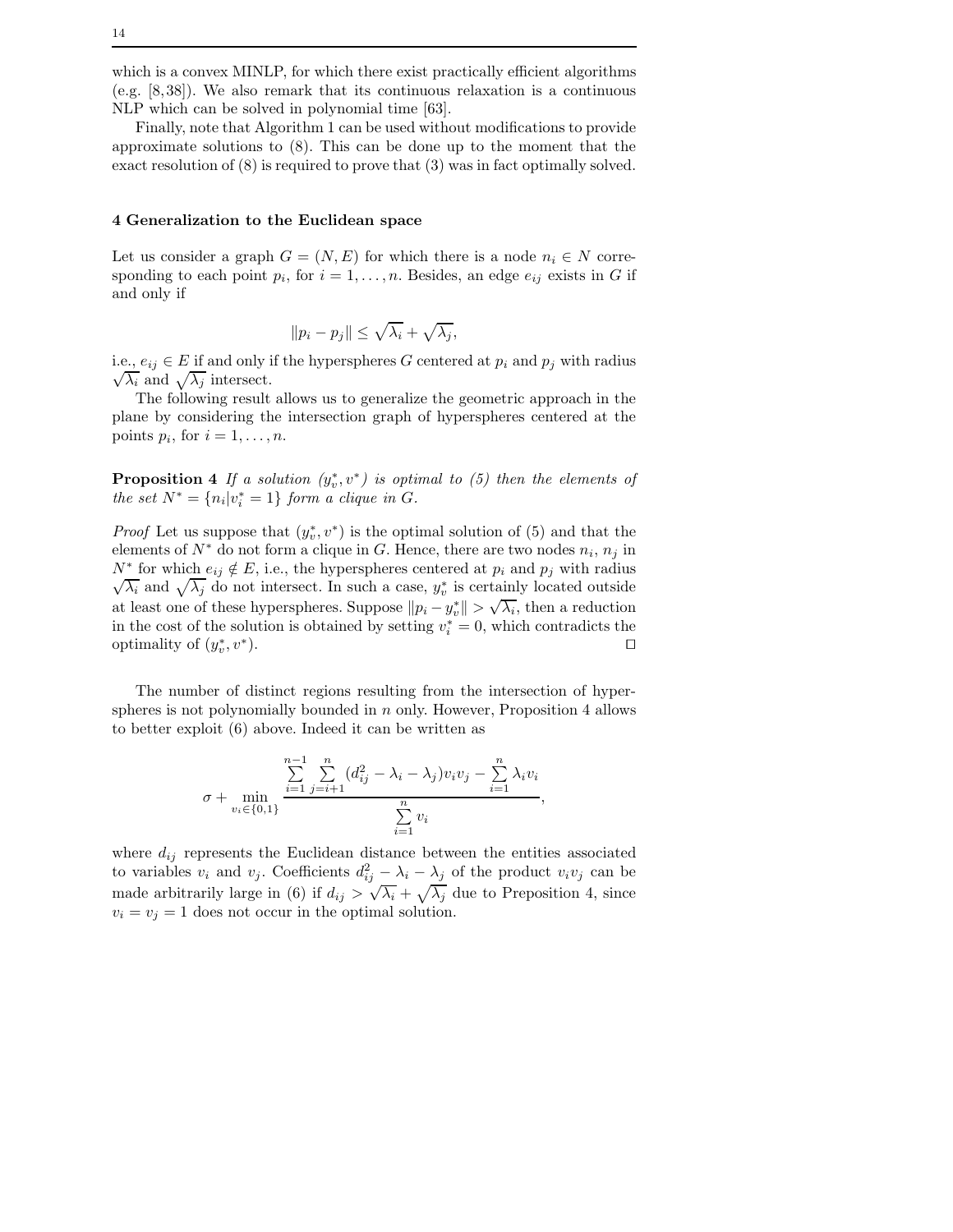#### 4.1 Branching

As proposed in [15], branching constraints of type  $v_i = v_j$  can be added to the auxiliary problem (6) by reducing by one the number of its variables and updating coefficients accordingly. In the case of branching constraints of type  $v_i + v_j \leq 1$ , it suffices to set coefficient  $d_{ij}^2 - \lambda_i - \lambda_j$  to an arbitrary large value. Thus, the auxiliary problem is expressed by

$$
\sigma + \min_{v_{i'} \in \{0,1\}} \frac{\sum_{i'=1}^{n'-1} \sum_{j'=i'+1}^{n'} (d_{i'j'}^2 - w_{j'}\lambda_{i'} - w_{i'}\lambda_{j'})v_{i'}v_{j'} - \sum_{i'=1}^{n'} (w_{i'}\lambda_{i'} - d_{i'i'}^2)v_{i'}}{\sum_{i'=1}^{n'} w_{i'}v_{i'}},
$$
\n(11)

where  $w_{i'}$  is the number of variables merged in variable  $v_{i'}$ . Note that the form of the auxiliary problem is not changed. It is still a fractional program in 0-1 variables with quadratic numerator and linear denominator.

An observation must be made when setting coefficients based on the intersection graph of hyperspheres in the presence of branching constraints of type  $v_i = v_j$ . Suppose entities  $o_i$  and  $o_j$  for which there is a constraint stating that  $v_i = v_j$ . Consequently, variables  $v_i$  and  $v_j$  are merged together in a single variable  $v_{i'}$  of (11). Let us consider now  $v_{k'}$  the variable associated to entity  $o_k$ , then coefficient  $d_{i'k'}^2 - \lambda_{i'} - 2\lambda_{k'}$  is set to an arbitrary large value in (11) only if

$$
d_{ik} > \sqrt{\lambda_i} + \sqrt{\lambda_k}
$$
 and  $d_{jk} > \sqrt{\lambda_j} + \sqrt{\lambda_k}$ ,

i.e., only if

$$
d_{i'k} > \sqrt{\lambda_{i'}} + 2\sqrt{\lambda_{k'}}.
$$

di

This can be generalized to any pair of variables  $v_{i'}, v_{j'}$  in the follwong manner. If

$$
d_{i'j'} > w_{j'}\sqrt{\lambda_{i'}} + w_{i'}\sqrt{\lambda_{j'}}
$$

then  $d_{i'j'}^2 - w_{j'}\lambda_{i'} - w_{i'}\lambda_{j'}$  can be set to an arbitrary large value in (11).

## 4.2 Solving by cliques

Moreover, Proposition 4 permits to exactly solve the auxiliary problem by directly searching for cliques in G. Algorithm 2 presents the steps to compute the optimal solution to (11) from the intersection graph of hyperspheres  $G =$  $(N, E).$ 

# Algorithm 2

1. While  $G$  is not empty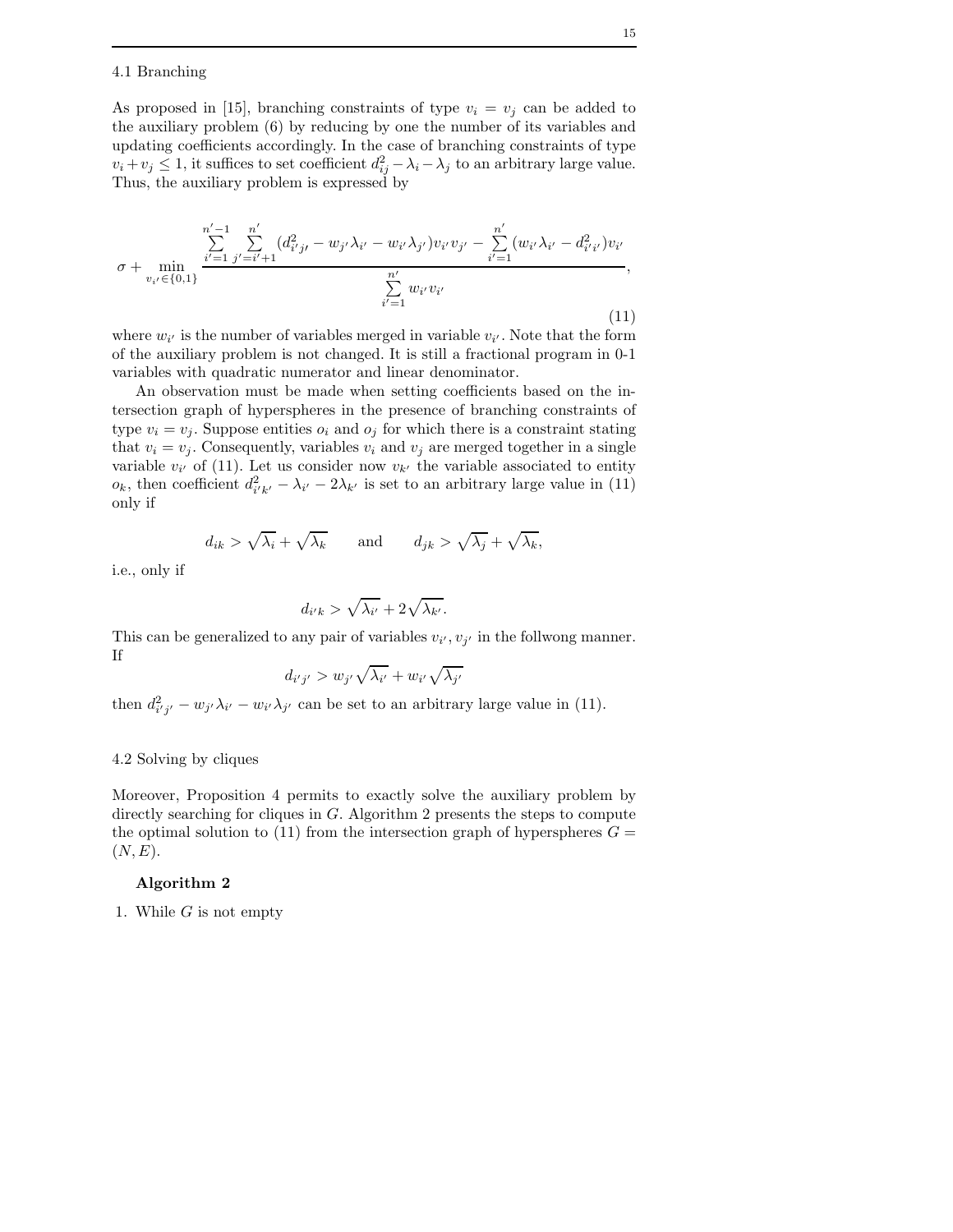- (a) Find a vertex  $n_i$  with smallest degree in  $G$ .
- (b) Consider  $G^i = (N^i, E^i)$  the subgraph composed by  $n_i$  and its adjacent vertices.
- (c) Solve (11) for variables  $v_{\ell}$  such that  $n_{\ell} \in G^{i}$ .
- (d) Save the clique obtained if it is the best found so far.
- (e) Remove  $n_i$  and its adjacent edges from  $G$ .
- 2. Return the best clique found.

Clearly, Algorithm 2 is more efficient for sparse graphs  $G$  than for dense ones as subproblems (11) solved in (c) tend to have less variables Indeed, the sparsity of G depends on the dual values  $\lambda$ , which tends to decrease with the number of clusters. This is due to the fact that when  $k$  is large, entities are likely to be close to their second-closest centroids in the optimal solution. Consequently, a second copy of an entity has little impact on the objective function value which means that the values  $\lambda$  of the dual variables are small.

## 5 Computational results

Computational experiments were performed on a AMD 64 bits platform with a 2 GHz clock and 10 Gigabytes of RAM memory. The algorithms were implemented in C++ and compiled by gcc 3.4. Unconstrained 0-1 quadratic programs are solved by the algorithm proposed in [23] which was observed to perform better than CPLEX 10.1. Eleven real-world data sets were used in our numerical experiments. They are briefly listed in Table 1 together with references to where more information about them can be found.

Table 1 List of data sets

| Data sets                                           | $\boldsymbol{n}$ | S  |
|-----------------------------------------------------|------------------|----|
| Ruspini's data [53]                                 | 75               | 2  |
| Grötschel and Holland's 202 cities coordinates [21] | 202              | 2  |
| Grötschel and Holland's 666 cities coordinates [21] | 666              | 2  |
| Reinelt's hole-drilling data [52]                   | 1060             | 2  |
| Padberg and Rinaldi's hole-drilling data [49]       | 2392             | 2  |
| Fisher's Iris [5]                                   | 150              |    |
| Glass identification [5]                            | 214              | 9  |
| Body measurements <sup>1</sup> [29]                 | 507              | 5  |
| Indian Telugu vowel sounds [50]                     | 871              | 3  |
| Concrete compressive strength [5,66]                | 1030             | 8  |
| Image segmentation [5]                              | 2310             | 19 |

<sup>1</sup>the attributes used are: weight, height, chest girth, waist girth and hip girth

For all experiments reported here, initial solutions are obtained by  $j$ means [24]. They are used to add initial cuts to model (4) as well as to estimate initial dual bounds (c.f. [15]) which may be adjusted throughout execution if necessary.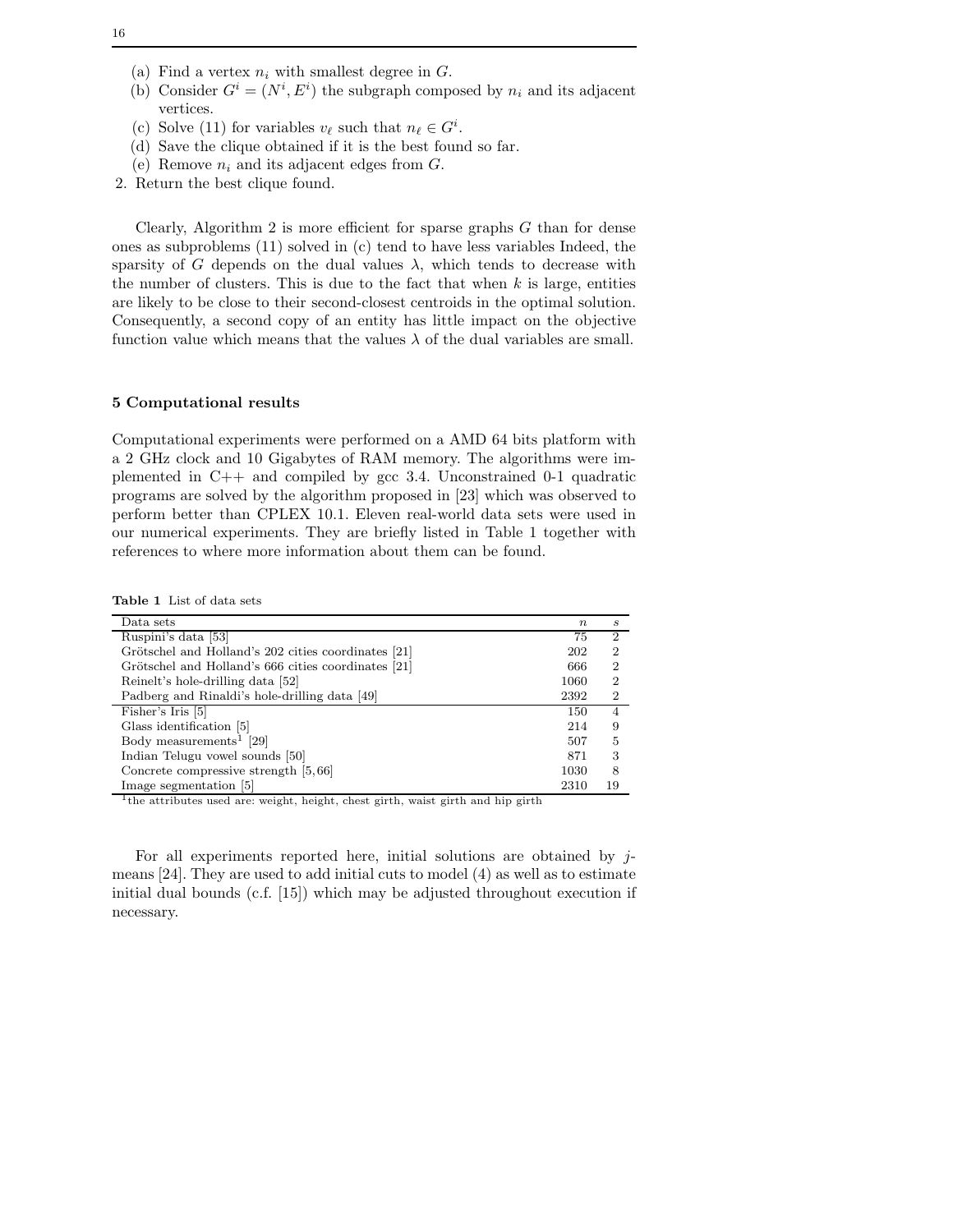#### 5.1 Results in the plane

In this subsection we compare the column generation of [15], denoted accpmvns-qp, with two improved ones, i.e., (i) accpm-a1 which uses Algorithm 1 to exactly solve all auxiliary problems, and (ii) which uses one iteration of heuristic VNS (which reachs the largest neighboord once) to provide approximate solutions to auxiliary problems until optimality must be proved by Algorithm 1. Note that it is not worthwhile to use VNS for many iterations since Algorithm 1 is polynomially bounded in  $O(n^3)$ .

The results are also compared to those of two other methods proposed in the literature, i.e., the repetitive branch-and-bound algorithm (rbba) of Brusco [9] and the best branch-and-cut SDP-based algorithm (bb-sdp) of [2].

Tables 2–7 show results for data sets in the plane. They present in the first column the number k of clusters, and optimal solution values  $f_{opt}$  are reported in the second column. The values associated to each algorithm refer to their respective CPU times (in seconds) spent on solving exactly the instance. Finally, a last column is included to present gap values between upper and lower bounds obtained at the root node, denoted  $UB^0$  and  $LB^0$  respectively, which are calculated as  $(UB^0 - LB^0)/LB^0$ . The letter 'i' indicates that no initial gap exists, i.e., the problem is already solved by the accpm algorithms at the root node, without branching. Otherwise, the number of branch-andbound nodes is given in parenthesis.

Table 2 shows that all methods perform well or very well for Ruspini's data set with  $n = 75$  entities. Algorithm rbba is particularly efficient for small values of  $k$ , while its performance quickly deteriorates as  $k$  increases. This is due to the fact that the number of branchs in RBBA is  $O(k^n)$ . For  $k \geq 5$ , algorithms accpm-a1 and accpm-vns-a1 are always faster than the other methods.

Table 2 Results for Ruspini data set with 75 entities

| $\kappa$       | $_{fopt}$        | rbba            | bb-sdp | accpm-yns-gp | accom-vns-al | accom-a1 | $gap(\%)$ |
|----------------|------------------|-----------------|--------|--------------|--------------|----------|-----------|
| $\overline{2}$ | $0.893378e + 05$ | 0.01            | 3.56   | 0.55         | 0.24         | 0.39     |           |
| 3              | $0.510634e+05$   | 0.28            | 8.34   | 0.57         | 0.20         | 0.42     |           |
| 4              | $0.128810e+05$   | 0.01            | 0.48   | 0.53         | 0.14         | 0.07     |           |
| 5              | $0.101267e+05$   | 0.17            | 0.57   | 0.59         | 0.16         | 0.10     |           |
| 6              | $0.857541e+04$   | 21.97           | 1.03   | 0.91         | 0.27         | 0.18     |           |
| 7              | $0.712620e + 04$ | 181.90          | 0.98   | 1.12         | 0.28         | 0.18     |           |
| 8              | $0.614964e+04$   | 2921.93         | 7.27   | 1.04         | 0.44         | 0.23     | 0.01(3)   |
| 9              | $0.518165e+04$   | >1 <sub>h</sub> | 2.87   | 1.20         | 0.30         | 0.17     |           |
| 10             | $0.444628e + 04$ | >1h             | 2.39   | 1.17         | 0.26         | 0.12     |           |

Table 3 presents results obtained in less than 12 hours of CPU time for the Grötschel and Holand's data set with  $n = 202$ . Algorithm rbba is not able to solve even the problem with  $k = 2$  clusters in less than 12 hours. So, we do not refer to its results in the subsequent tables. As empirically observed in [2], the performance of algorithm bb-sdp deteriorates as  $k$  decreases, in contrast with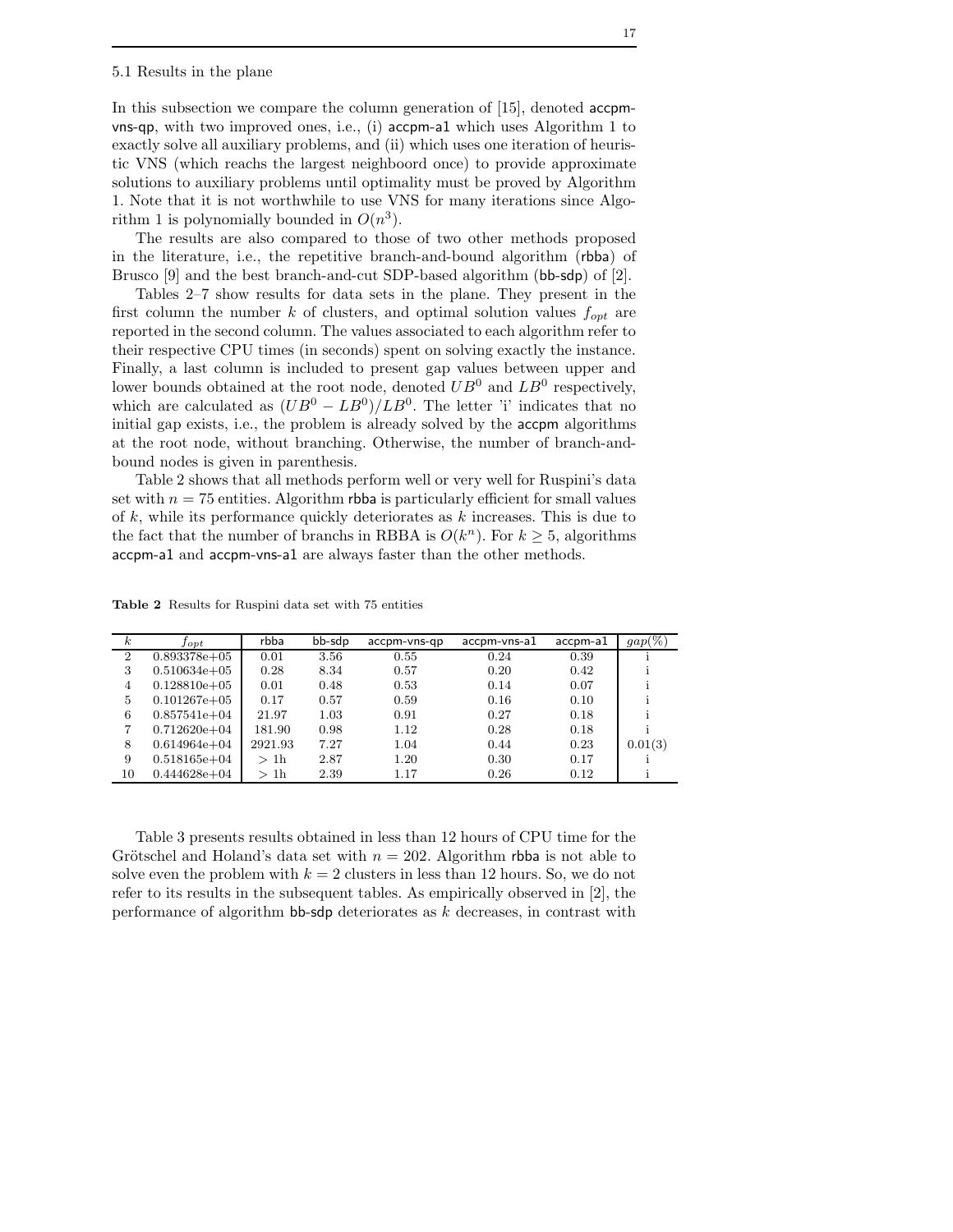algorithm rbba. It is unable to solve problems for  $k \leq 8$  in less than 12 hours. It also appears that it is better to approximately solve the auxiliary problems by VNS up to  $k = 15$ . For  $k \geq 20$ , the sparsity of the discs in the plane, which is implied by small dual values, makes Algorithm 1 more efficient than VNS to solve the auxiliary problems. So, algorithm accpm-a1 performs better than  $acp$ m-vns-a1 for these values of  $k$ . The sparsity effect also appears to be advantageous to the unconstrained 0-1 quadratic programming solver since the algorithm is faster for instances with larger number of clusters.

| $\boldsymbol{k}$ | $J_{opt}$        | bb-sdp   | accpm-vns-qp | accpm-vns-a1 | accpm-a1 | $gap(\%)$ |
|------------------|------------------|----------|--------------|--------------|----------|-----------|
| $\overline{2}$   | $0.234374e+05$   | >12h     | >12h         | 19.85        | 61.54    |           |
| 3                | $0.153274e+05$   | >12h     | >12h         | 19.64        | 79.65    |           |
| 4                | $0.114556e + 05$ | >12h     | >12h         | 21.87        | 82.89    |           |
| 5                | $0.889490e+04$   | >12h     | >12h         | 15.62        | 63.95    |           |
| 6                | $0.676488e + 04$ | >12h     | >12h         | 26.33        | 69.97    |           |
| 7                | $0.581757e+04$   | >12h     | >12h         | 33.79        | 85.56    |           |
| 8                | $0.500610e + 04$ | >12h     | 1526.63      | 48.80        | 65.56    |           |
| 9                | $0.437619e + 04$ | 48885.38 | 1334.06      | 33.79        | 47.87    |           |
| 10               | $0.379249e + 04$ | 23680.84 | 496.85       | 16.42        | 35.84    |           |
| 15               | $0.232008e + 04$ | 39756.23 | 41.49        | 18.43        | 30.71    |           |
| 20               | $0.152351e+04$   | 3839.77  | 59.90        | 18.87        | 17.75    |           |
| 25               | $0.108556e + 04$ | 1915.05  | 33.95        | 18.24        | 11.05    |           |
| 30               | $0.799311e+03$   | 1060.77  | 27.03        | 17.78        | 5.96     |           |

Table 3 Results for Grötschel and Holland's data set with 202 entities

Regarding the results for the Grötschel and Holand's data set with  $n = 666$ entities presented in Table 4, a CPU time limit of 1 day was established, which proved not to be enough for algorithms bb-sdp and accpm-vns-qp. Therefore, the results of these algorithms will not be reported from now on since they demand too much time to exactly solve instances of the largest data sets. Table 4 shows that algorithm accpm-a1 is faster than accpm-vns-a1 from  $k \geq 4$ .

Table 4 Results for Grötschel and Holland's data set with 666 entities

| $\boldsymbol{k}$            | $_{Jopt}$        | accpm-vns-a1 | accpm-a1 | qap(    |
|-----------------------------|------------------|--------------|----------|---------|
| $\mathcal{D}_{\mathcal{L}}$ | $1.754012e + 06$ | 1179.68      | 2723.48  |         |
| 3                           | $0.772707e + 06$ | 1525.10      | 1758.92  |         |
| $\overline{4}$              | $0.613995e + 06$ | 3585.39      | 3290.45  |         |
| 5                           | $0.485088e + 06$ | 3277.55      | 2410.83  |         |
| 6                           | $0.382676e + 06$ | 3162.39      | 1909.23  |         |
| 7                           | $0.323283e + 06$ | 3082.65      | 1909.49  |         |
| 8                           | $0.285925e + 06$ | 4314.00      | 2469.90  |         |
| 9                           | $0.250989e + 06$ | 4134.31      | 2162.06  |         |
| 10                          | $0.224183e + 06$ | 3131.41      | 2108.38  |         |
| 20                          | $0.106276e + 06$ | 10504.30     | 4819.84  | 0.00(3) |
| 50                          | $0.351795e + 05$ | 6161.84      | 447.48   |         |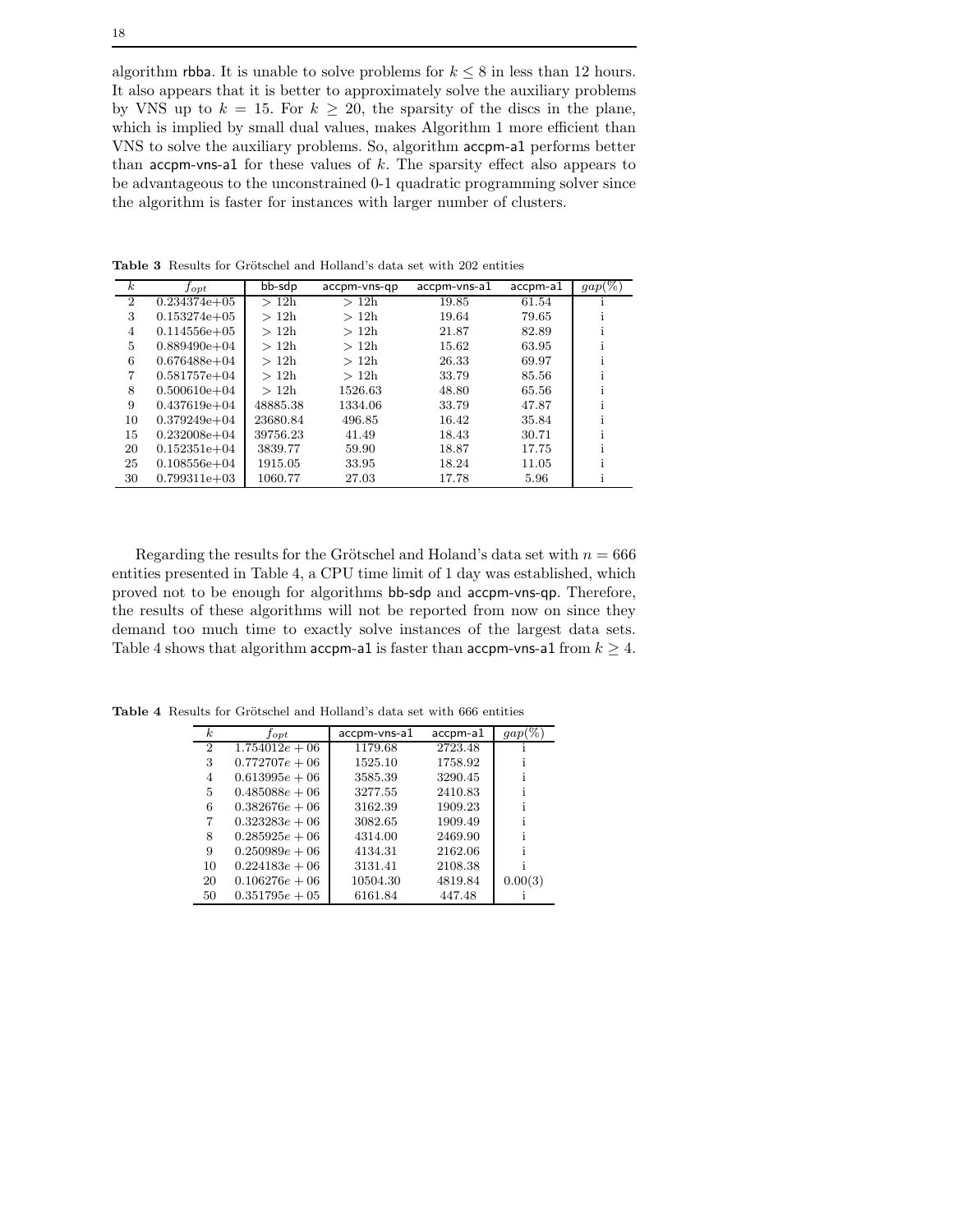The results in Table 5 show that accpm-a1 is faster than accpm-vns-a1 from  $k \geq 7$ . The algorithms appear to be scalable for larger values of k due to increasing sparsity of discs in the auxiliary problems. It is worthwhile to mention that some of the state-of-art heuristics proposed in  $[11, 24, 36, 37, 47,$ 59] did not report the optimal solutions found here for the Reinelt's drilling data set with  $n = 1060$  entities and  $k = 120, 150$ . To the best of our knowledge, this is the first time that such solutions are reported in the literature.

| $\boldsymbol{k}$ | $_{fopt}$        | accpm-vns-a1 | accpm-a1 | $gap(\%)$ |
|------------------|------------------|--------------|----------|-----------|
| $\overline{2}$   | $0.983195e + 10$ | 7417.92      | 13657.78 |           |
| 3                | $0.670578e + 10$ | 17897.19     | 30016.73 |           |
| $\overline{4}$   | $0.475197e + 10$ | 13429.61     | 26921.27 |           |
| 5                | $0.379100e + 10$ | 15966.45     | 26049.23 |           |
| 6                | $0.317701e + 10$ | 15128.71     | 19970.91 |           |
| 7                | $0.270386e + 10$ | 39966.71     | 22289.93 |           |
| 8                | $0.226315e + 10$ | 24863.21     | 19942.57 |           |
| 9                | $0.198104e + 10$ | 21810.90     | 16438.40 |           |
| 10               | $0.175484e + 10$ | 349793.97    | 56625.07 | 0.01(3)   |
| 100              | $0.963178e + 08$ | 17017.10     | 496.85   |           |
| 110              | $0.848396e + 08$ | 14930.74     | 373.54   |           |
| 120              | $0.755366e + 08$ | 8165.25      | 393.21   |           |
| 130              | $0.675542e + 08$ | 8296.29      | 301.77   |           |
| 140              | $0.611196e + 08$ | 13886.32     | 299.75   |           |
| 150              | $0.559082e + 08$ | 4998.90      | 292.37   |           |
| 200              | $0.361572e + 08$ | 4234.54      | 229.74   |           |

Table 5 Results for Reinelt's drilling data set with 1060 entities

Finally, algorithms accpm-vns-a1 and accpm-a1 were tested for Padberg and Rinaldi's data set with  $n = 2392$  entities. From the geometric interpretation of the auxiliary problem corroborated by the results presented in the previous tables, we concluded that algorithm accpm-vns-a1 is more efficient for instances with small number of clusters. Therefore, Table 6 presents only the results of accpm-vns-a1 for  $2 \leq k \leq 10$ . Note that these instances require a lot of computing time to be exactly solved (e.g. more than one week was necessary to solve the instance with  $k = 9$ ).

| $\boldsymbol{k}$ | $_{fopt}$        | accpm-vns-a1 |  |
|------------------|------------------|--------------|--|
| 2                | $0.296723e + 11$ | 180581.30    |  |
| 3                | $0.212012e + 11$ | 393564.16    |  |
| 4                | $0.141184e + 11$ | 298724.00    |  |
| 5                | $0.115842e + 11$ | 416314.64    |  |
| 6                | $0.948900e + 10$ | 218403.68    |  |
| 7                | $0.818180e + 10$ | 565361.77    |  |
| 8                | $0.701338e + 10$ | 482525.96    |  |
| 9                | $0.614600e + 10$ | 663595.15    |  |
| 10               | $0.532491e + 10$ | 478613.29    |  |

Table 6 Results for Padberg and Rinaldi's data set with 2392 entities for  $2 \leq k \leq 10$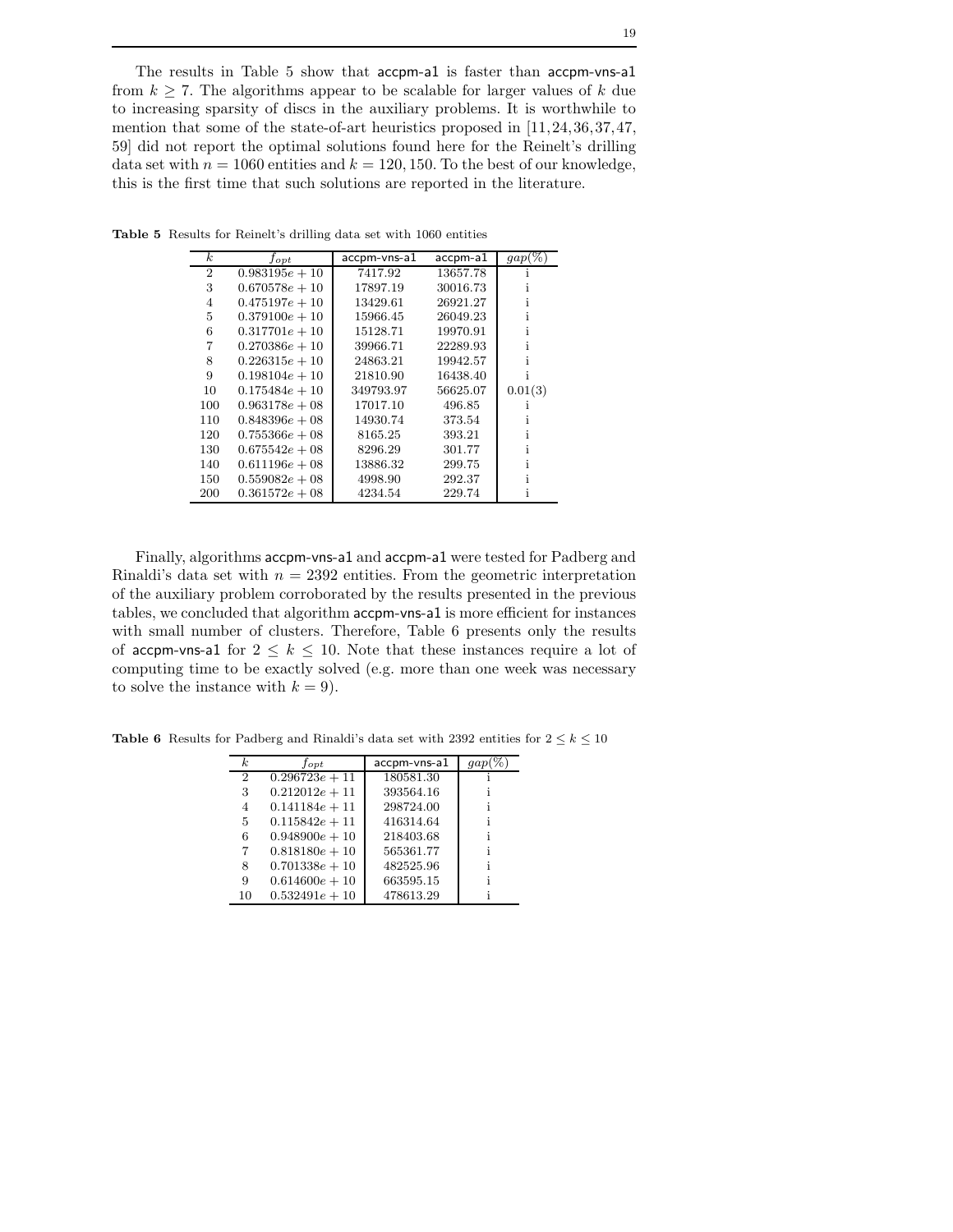Table 7 presents the results obtained by algorithm accpm-a1 for the Padberg and Rinaldi's data set with  $n = 2392$  entities using large values of k. For these instances, approximately 3-5% of the total computing time is spent solving the auxiliary problems, revealing that at this point ( $\approx 2000$  entities) the resolution of the restricted master problem by ACCPM is the most expensive step of the algorithm. Note that the largest CPU time reported in Table 7 is of approximately 29 hours for  $k = 150$ .

Table 7 Results for Padberg and Rinaldi's data set with 2392 entities for large values of k

| k.  | $_{fopt}$        | accpm-a1  | qap     |
|-----|------------------|-----------|---------|
| 100 | $0.404498e + 09$ | 21528.56  |         |
| 150 | $0.245685e + 09$ | 106160.43 | 0.01(7) |
| 200 | $0.175431e + 09$ | 18918.16  |         |
| 250 | $0.132352e + 09$ | 16460.46  |         |
| 300 | $0.101568e + 09$ | 35939.04  | 0.00(3) |
| 350 | $0.804783e + 08$ | 8131.32   |         |
| 400 | $0.657989e + 08$ | 9336.05   |         |

5.2 Results in general Euclidean space

Two other algorithms were implemented in order to check the computational effect of the geometric arguments in general Euclidean space. They are: (i)  $accpm-vns-qp+$ , which is similar to  $accpm-vns-qp$  proposed in [15] except that some coefficients are modified to arbitrarily large values in the auxiliary problem following the geometrical arguments presented in Section 4, and (ii) accpmvns-a2, which uses one iteration of VNS to obtain approximate solutions to auxiliary problems until optimality is certified by Algorithm 2.

Table 8 shows CPU times spent by the different algorithms in order to solve exactly instances of the Fisher's Iris data set with  $n = 150$  entities in  $s = 4$  dimensions. The results shows that again rbba is very efficient for small number of clusters, though its performance deteriorates very fast as k increases. Moreover, except for  $k = 2$ , algorithm accpm-vns-qp+ performs better than accpm-vns-qp. Finally, since the auxiliary problems are small for this data set  $(n = 150)$ , Algorithm 2 is not very advantageous for solving them. In fact, for the instance with  $k = 2$ , algorithm accpm-vns-a2 is much less efficient than the others.

The results in Table 9 give CPU times spent on solving exactly instances of the Glass identification data set with  $n = 214$  in  $s = 9$  dimensions. We notice that instances with  $k \leq 10$  cannot be solved in less than 1 day of computation. In particular, algorithm rbba takes more than 1 day to solve even its most favourable case with  $k = 2$ . Therefore, the next tables will not refer to its results. Likewise, results of algorithm bb-sdp will not be reported in the following tables since it is clearly outperformed by ACCPM algorithms.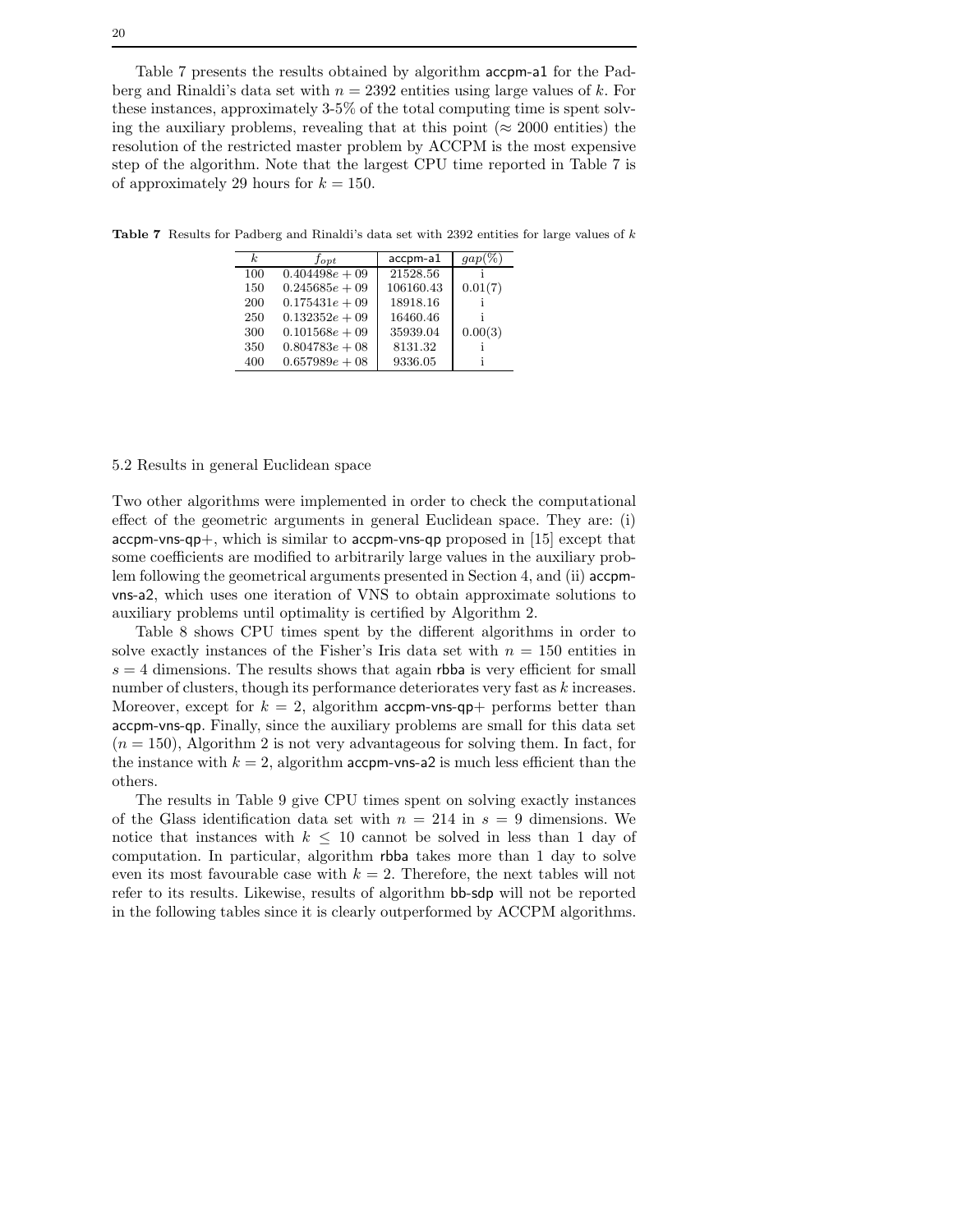Table 8 Results for Fisher's Iris with 150 entities in 4 dimensions

| $\kappa$       | Jopt             | rbba    | bb-sdp | accpm-vns-gp | $accpm$ -vns-qp $+$ | accpm-vns-a2 | $gap(\%)$ |
|----------------|------------------|---------|--------|--------------|---------------------|--------------|-----------|
| $\overline{2}$ | $0.152348e+03$   | 0.05    | 169.44 | 251.04       | 486.62              | 1958.06      |           |
| 3              | $0.788514e+02$   | 2.10    | 283.24 | 83.09        | 19.88               | 19.55        |           |
| 4              | $0.572285e+02$   | 136.29  | 240.19 | 138.85       | 32.71               | 17.22        |           |
| 5              | $0.464462e+02$   | 1699.75 | 145.54 | 42.00        | 6.52                | 8.80         |           |
| 6              | $0.390400e + 02$ | >12h    | 147.51 | 15.50        | 11.70               | 10.47        |           |
| 7              | $0.342982e+02$   | >12h    | 742.83 | 10.50        | 7.83                | 6.65         |           |
| 8              | $0.299889e+02$   | >12h    | 108.73 | 7.82         | 6.41                | 6.74         |           |
| 9              | $0.277861e+02$   | >12h    | 70.04  | 6.44         | 6.11                | 7.48         |           |
| 10             | $0.25834e+02$    | >12h    | 59.66  | 8.51         | 8.38                | 9.03         |           |

Table 9 Results for the Glass identification data set with 214 entities in 9 dimensions

| $\kappa$ | $_{Jopt}$        | bb-sdp    | accpm-vns-qp | $accpm$ -vns-qp $+$ | accpm-vns-a2 | $gap(\%)$ |
|----------|------------------|-----------|--------------|---------------------|--------------|-----------|
| 15       | $0.155766e + 03$ | $> 1$ day | $>1$ day     | 37714.82            | 7983.52      |           |
| 20       | $0.114646e + 03$ | $> 1$ day | $> 1$ day    | 30065.43            | 13365.79     | 0.02(3)   |
| 25       | $0.842515e+02$   | $> 1$ day | $> 1$ day    | 24568.26            | 19011.65     | 0.00(3)   |
| 30       | $0.632478e+02$   | 49831.18  | 269.36       | 52.80               | 39.50        |           |
| 35       | $0.492386e + 02$ | 25629.86  | 22.60        | 16.33               | 18.87        |           |
| 40       | $0.394983e+02$   | 6272.84   | 27.87        | 16.85               | 18.32        |           |
| 45       | $0.320395e+02$   | 17437.27  | 43.27        | 29.37               | 32.21        | 0.00(3)   |
| 50       | $0.267675e+02$   | 10032.09  | 21.69        | 20.51               | 21.46        |           |

From the results om Table 9, algorithm accpm-vns-qp+ outperforms accpmvns-qp in all tested instances. Since this is also true for the computational experiments on the other data sets, we will not report the results of accpmvns-qp from now on. This fact confirms the benefits derived from the geometric interpretation of the auxiliary problem. Moreover, algorithm accpm-vns-a2 was more efficient than accpm-vns-qp+ for the instances with the most difficult auxiliary problems (i.e.,  $15 \leq k \leq 30$ ), showing that solving (11) by isolating cliques is a good strategy in these cases.

Taking into account the increasing computing times spent by VNS as the value of  $n$  increases, one may ask if it would not be better to solve exactly the auxilary problems at each iteration of ACCPM. In order to answer this question, two other algorithms are considered for comparison in Tables 10, 11, 12. They differ only in the way that auxiliary problems are dealt with. While accpm-qp+ always uses Dinkelbach's algorithm to solve the auxiliary problems, accpm-a2 uses Algorithm 2 instead, i.e., using Dinkelbach's algorithm on each clique.

From Table 10, we notice that the algorithms that solve auxiliary problems by cliques (i.e., accpm-vns-a2 and accpm-a2) perform usually better than their counterparts that solve the auxiliary problems by considering the whole intersection graph of hyperspheres (accpm-vns-qp+ and accpm-qp+, respectively). In particular accpm-a2 is the best algorithm from  $k \geq 60$ . The same conclusions can be extended to Tables 11 and 12, except that for these larger data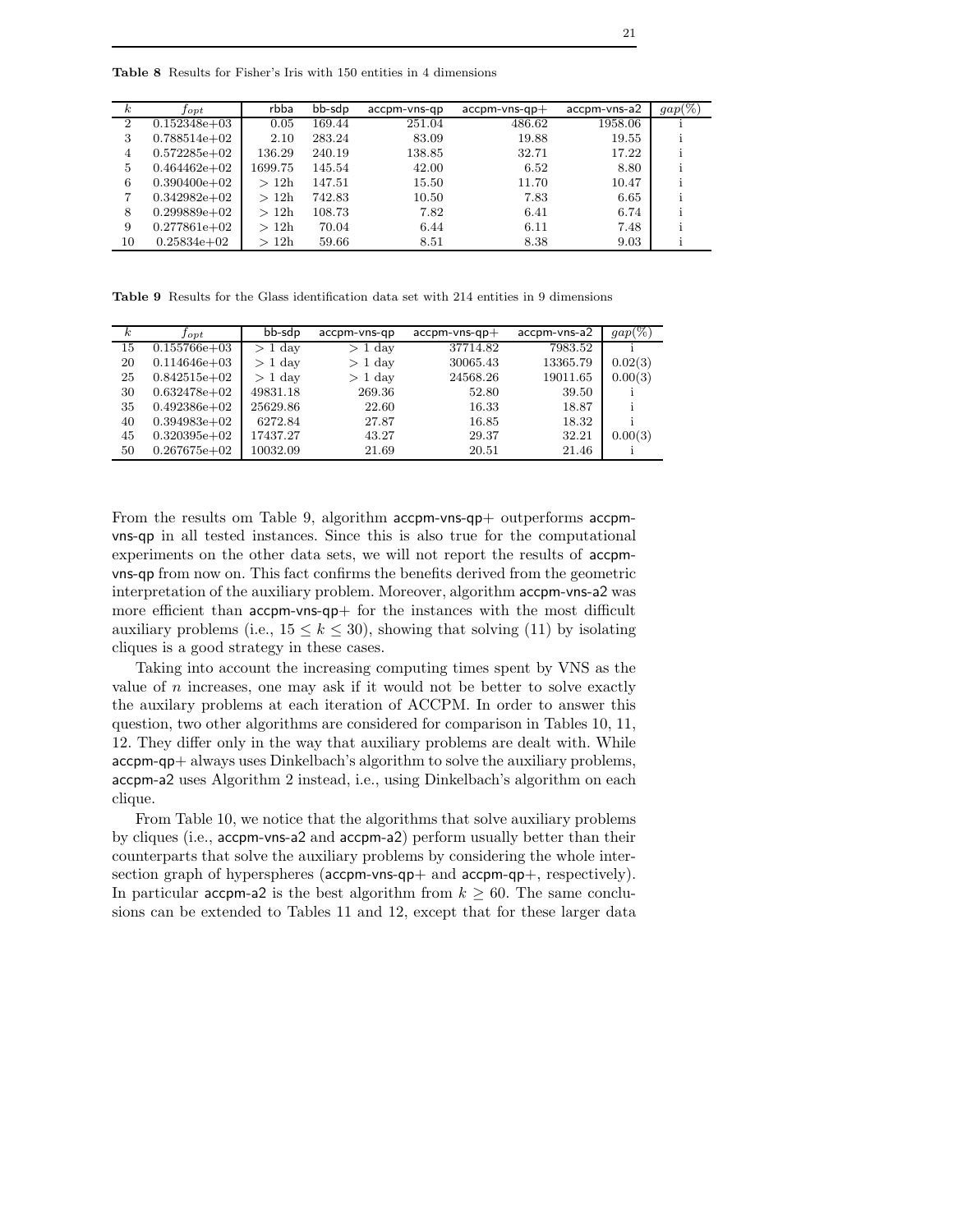Table 10 Results for the Body measurements data set with 507 entities in 5 dimensions

| k. | $_{Jopt}$        | $accpm-vns-qp+$ | $accpm-qp+$ | accpm-vns-a2 | accpm-a2   | $gap(\%)$ |
|----|------------------|-----------------|-------------|--------------|------------|-----------|
| 30 | $0.195299e+05$   | 79819.81        | $> 2$ days  | 12433.74     | $> 2$ days | 0.00(3)   |
| 40 | $0.162318e + 05$ | 3981.92         | 25196.16    | 3954.62      | 13396.05   | 0.00(3)   |
| 50 | $0.139547e+05$   | 26991.10        | $> 2$ days  | 22945.66     | 67178.35   | 0.04(11)  |
| 60 | $0.121826e+05$   | 2847.94         | 3284.43     | 2242.53      | 1860.72    | 0.00(3)   |
| 70 | $0.107869e + 05$ | 2606.16         | 2421.93     | 2534.06      | 1329.71    | 0.00(3)   |
| 80 | $0.964873e+04$   | 5565.30         | 5026.03     | 6191.68      | 2705.14    | 0.01(5)   |

sets accpm-a2 is very often the best algorithm for the instances that can be exaclty solved within a CPU time limit of 2 days.

Table 11 Results for the Indian Telugu vowel sounds data set with 871 entities in 3 dimensions

| $\kappa$ | $_{J \, opt}$   | $accpm-vns-qp+$ | $accpm-qp+$ | accpm-vns-a2 | accpm-a2 | $gap(\%)$ |
|----------|-----------------|-----------------|-------------|--------------|----------|-----------|
| 40       | $0.636653e+07$  |                 |             | 10232.80     | 8209.48  |           |
| 50       | $0.524020e+07$  |                 | 14304.07    | 4314.11      | 2450.54  |           |
| 60       |                 |                 |             |              |          |           |
| 70       | $0.375286 + 07$ | 7439.66         |             | 6524.48      | 1726.57  | 0.00(3)   |
| 80       | $0.324801e+07$  | 2538.37         | 2320.29     | 2389.09      | 323.95   |           |
| 90       | $0.285069e+07$  | 2227.94         | 1929.68     | 1980.14      | 282.73   |           |
| 100      | $0.251058e+07$  | 5717.78         | 1606.62     | 5054.39      | 195.53   | 0.00(3)   |

Table 12 Results for the Concrete compressive strength data set with 1030 entities in 9 dimensions

| $_{k}$ | $J$ opt        | $accpm-vns-qp+$ | $accpm-qp+$ | accom-vns-a2 | accpm-a2  | $gap(\%)$ |
|--------|----------------|-----------------|-------------|--------------|-----------|-----------|
| 50     |                |                 |             |              |           |           |
| 60     | $0.288107e+07$ | $> 2$ days      | $> 2$ days  | 93018.98     | 114291.96 |           |
| 70     | $0.247893e+07$ | 32524.80        | 33373.40    | 8671.61      | 2825.70   |           |
| 80     | $0.215791e+07$ | 5622.55         | 7538.82     | 5717.15      | 1405.62   |           |
| 90     |                |                 |             |              |           |           |
| 100    | $0.168778e+07$ | 3330.97         | 3530.60     | 3773.60      | 380.75    |           |

We have still obtained results for a larger data set consisting of 2310 entities in 19 dimensions taken from [5] by means of algorithm accpm-a2. The results presented in Table 13 shows that instances with a ratio of  $n/k \approx 10$  can be exactly solved in a reasonable amount of time by the column generation algorithm, which is a new record for benchmark data sets of this magnitude  $(n = 2310)$  and this dimension  $(s = 19)$ .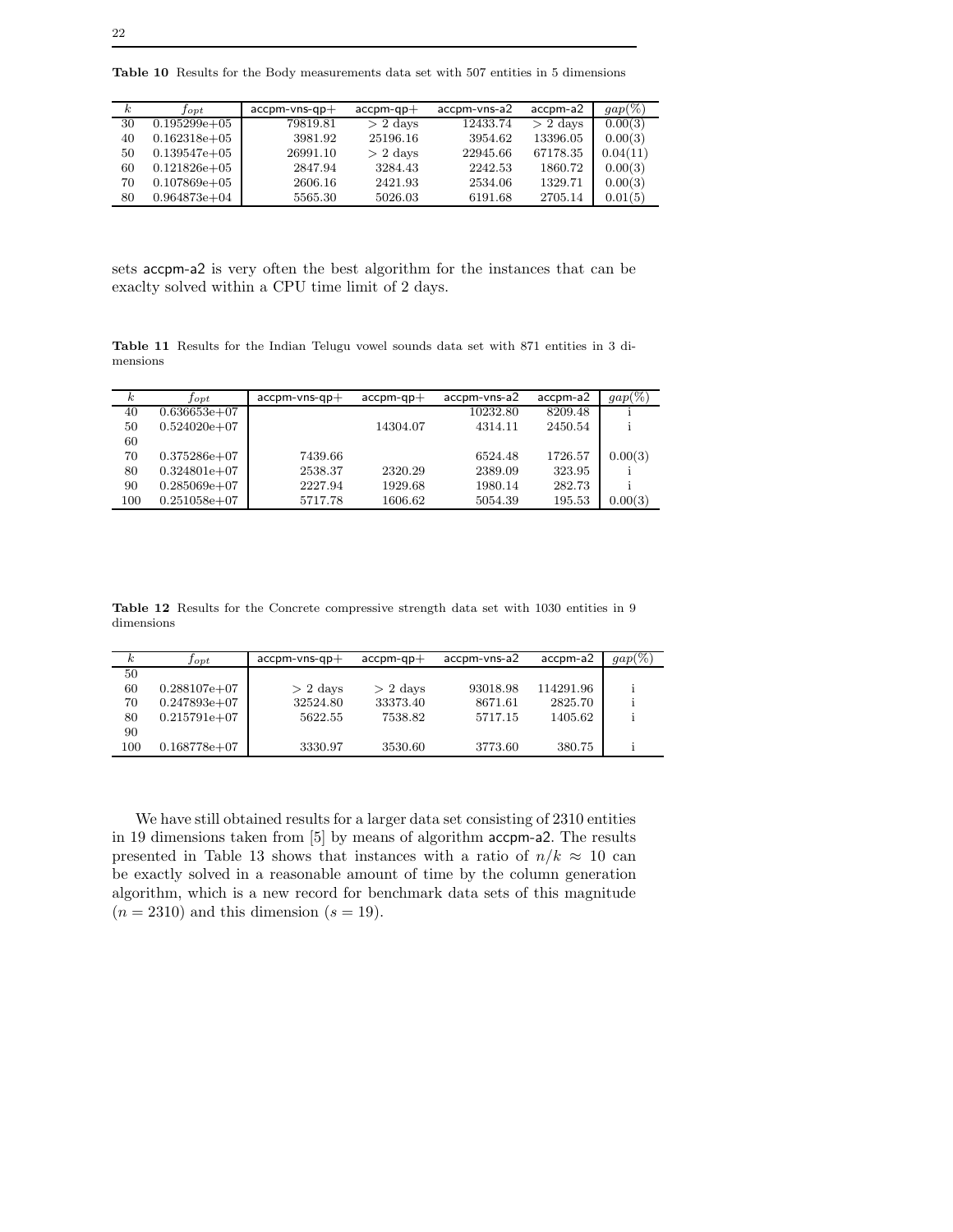|  |  |  |  | <b>Table 13</b> Results for the Image segmentation data set with 2310 entities in 19 dimensions |  |  |  |  |  |  |  |
|--|--|--|--|-------------------------------------------------------------------------------------------------|--|--|--|--|--|--|--|
|--|--|--|--|-------------------------------------------------------------------------------------------------|--|--|--|--|--|--|--|

| accpm-a2<br>k<br>$_{fopt}$          | gap      |
|-------------------------------------|----------|
| 230                                 |          |
| $0.421018e + 06$<br>10864.30<br>250 |          |
| 25693.02<br>$0.338072e+06$<br>300   | 0.00(3)  |
| $0.276957e+06$<br>7036.09<br>350    |          |
| $0.230310e + 06$<br>99554.55<br>400 | 0.00(11) |
| $0.195101e + 06$<br>66655.32<br>450 | 0.00(7)  |
| 36772.86<br>$0.157153e+06$<br>500   | 0.01(5)  |

5.3 Comparison of approaches in the plane and in general Euclidean space

Finally, we compare our approach in the plane with that tailored for problems in general Euclidean space. Since the superiority of the approach in the plane for a small number of clusters is obvious, we decided to focus this comparison on instances with large values of k. The best algorithm regarding each one of the approaches is then selected for comparison, i.e., accpm-a1 from the class of algorithms which tackles exclusively instances in the plane and accpm-a2 from the class of algorithm dealing with instances in general Euclidean space.

In the graph of Figure 2, we plot the percentage of CPU time spent by algorithm accpm-a2 in excess of the CPU time spent by algorithm accpm-a1 when solving different instances of the Reinelt's planar data set with 1060 entities.



Fig. 2 Percentage of CPU time spent by algorithm accpm-a2 in excess of the CPU time spent by algorithm accpm-a1 for instances of the Reinelt's planar data set with 1060 entities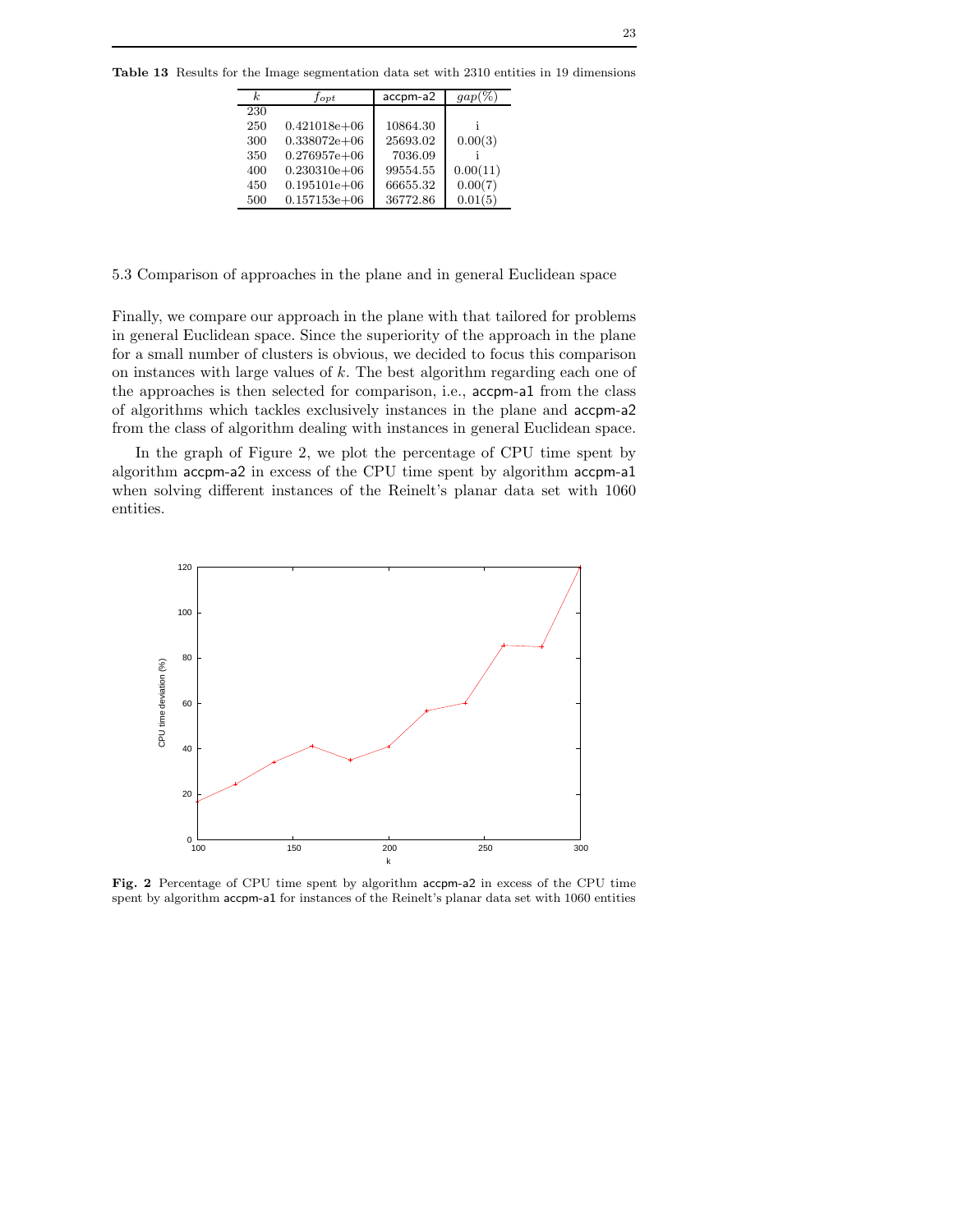From the graph, we notice that accpm-a1 tends to be increasingly better than  $acpm-2$  as k augments, though the computing times are smaller for instances with a large number of clusters.

# 6 Conclusions

MSSC is a central problem in cluster analysis. Numerous heuristics as well as a variety of exact algorithms have been proposed for its solution. These last ones include the column generation algorithm of du Merle et al. [15] which is the point of departure of this paper. The bottleneck step of that algorithm appeared within the auxiliary problem and was the solution of unconstrained 0-1 quadratic programs. Based on geometric reasoning, a different and more efficient way of solving this auxiliary problem is proposed in this paper. It exploits systematically the property that far apart points will not belong to the same cluster. This property is made precise by proving that it is the case when their mutual distance exceeds the sum of square roots of the corresponding dual variables at the current iteration. Geometrically, solutions in the plane correspond to a quadratic number of regions which are determined by a  $O(n^2)$ algorithm. This leads to solution of the auxiliary problem in  $O(n^3)$ , at least when there is little branching in the master problem which appears to be most often the case. Finding all similar regions in a higher dimensional space would be time consuming. However, the way to solve the auxiliary problem can still be improved by replacing by a large value coefficients in the unconstrained 0-1 quadratic programs corresponding to far apart entities. This has led to substantially increase the size of instances solved exactly. In the plane, instances with *n* up to 2392 entities and  $k \geq 2$  have been solved exactly most of them for the first time. The increase in the size of the instances exactly solved has thus been multiplied by more than 10. In general Euclidean space problems with up to  $n = 2310$  and  $k = 250$  clusters in 19 dimensions have been solved. However, it appears that the number of entities per cluster should be small, i.e.  $n/k$  roughly equal to 10, in order to solve such instances in reasonable time.

#### References

- 1. D. Aloise, A. Deshpande, P. Hansen, and P. Popat. NP-hardness of Euclidean sum-ofsquares clustering. Machine Learning, 75:245–249, 2009.
- 2. D. Aloise and P. Hansen. A branch-and-cut SDP-based algorithm algorithm for minimum sum-of-squares clustering. Les Cahiers du GERAD, G-2008-40, 2008.
- 3. D. Aloise and P. Hansen. Evaluating a branch-and-bound RLT-based algorithm for minimum sum-of-squares clustering. to appear in Journal of Global Optimization, 2009. 4. L.T. An, M.T. Belghiti, and P.D. Tao. A new efficient algorithm based on DC program-
- ming and DCA for clustering. Journal of Global Optimization, 37:593–608, 2007.
- 5. A. Asuncion and D.J. Newman. UCI machine learning repository. 2007. http://www.ics.uci.edu/∼mlearn/MLRepository.html.
- 6. A.M. Bagirov. Modified global k-means algorithm for minimum sum-of-squares clustering problems. Pattern Recognition, 41:3192–3199, 2008.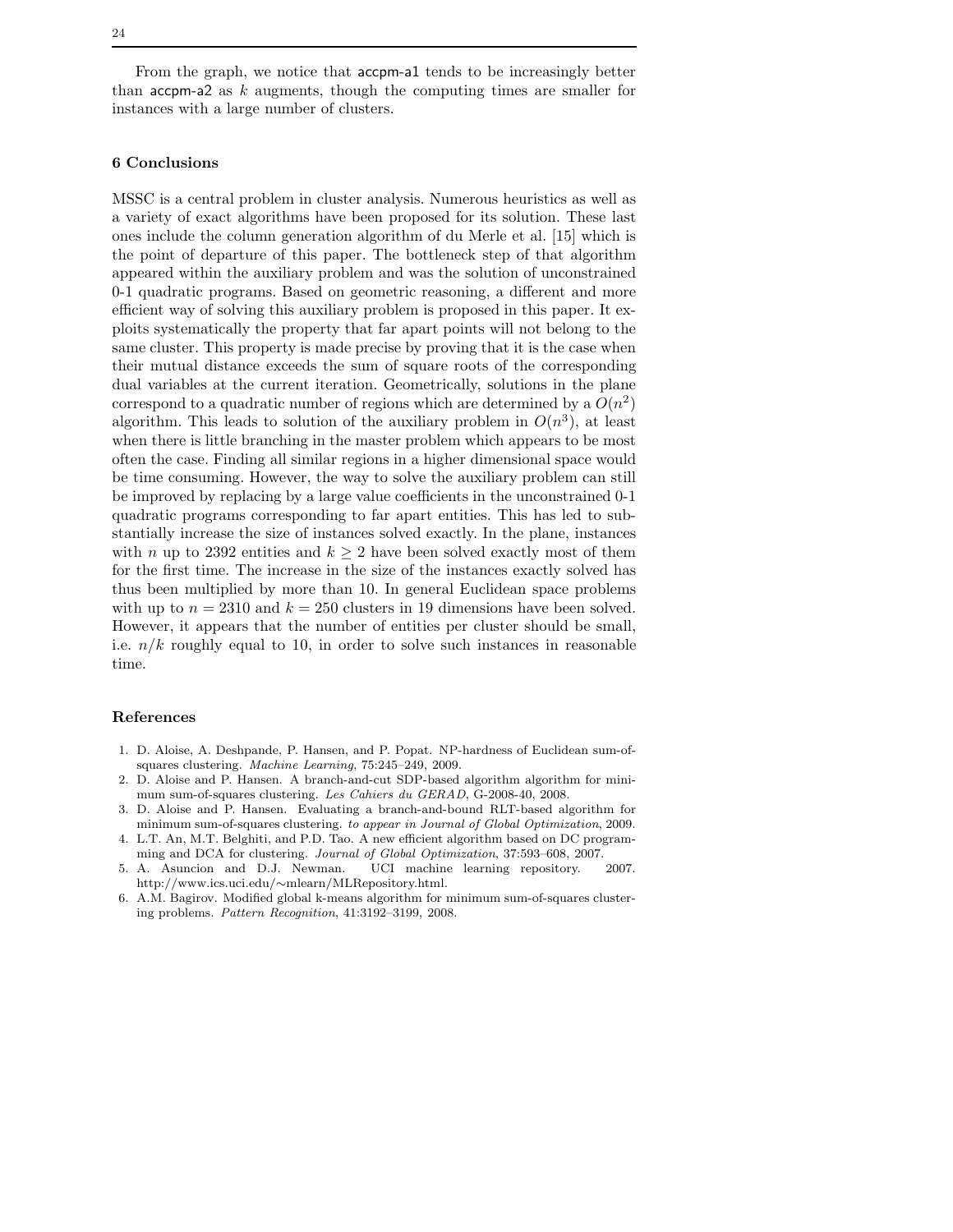- 7. A.M. Bagirov and J. Yearwoord. Hierarchical grouping to optimize an objective function. European Journal of Operational Research, 170:578–596, 2006.
- 8. P. Bonami and J. Lee. BONMIN user's manual. Technical report, IBM Corporation, June 2007.
- 9. M.J. Brusco. A repetitive branch-and-bound procedure for minimum within-cluster sum of squares partitioning. Psychometrika, 71:347–363, 2006.
- 10. M.J. Brusco and D. Steinley. A comparison of heuristics procedures for minimum within-cluster sums of squares partitioning. Psychometrika, 72:583–600, 2007.
- 11. I.T. Christou. Exact method-based coordination of cluster ensembles. Athens Information Technology Technical Report 2055; Provisionally accepted with major revisions in IEEE Transactions in Pattern Analysis and Machine Intelligence, 2009.
- 12. G. Diehr. Evaluation of a branch and bound algorithm for clustering. SIAM Journal Scientific and Statistical Computing, 6:268–284, 1985.
- 13. W. Dinkelbach. On nonlinear fractional programming. Management Science, 13:492– 498, 1967.
- 14. Z. Drezner, A. Mehrez, and G.O. Wesolowsky. The facility location problem with limited distances. Transportation Science, 25:183–187, 1991.
- 15. O. du Merle, P. Hansen, B. Jaumard, and N. Mladenović. An interior point algorithm for minimum sum-of-squares clustering. SIAM Journal Scientific Computing, 21:1485– 1505, 2000.
- 16. O. du Merle, D. Villeneuve, J. Desrosiers, and P. Hansen. Stabilized column generation. Discrete Mathematics, 194:229–237, 1999.
- 17. A.W. Edwards and L.L. Cavalli-Sforza. A method for cluster analysis. Biometrics, 21:362–375, 1965.
- 18. S. Elhedhli and J.-L. Goffin. The integration of an interior-point cutting plane method within a branch-and-price algorithm. Mathematical Programming, 100:267–294, 2004.
- 19. R.A. Fisher. The use of multiple measurements in taxonomic problems. Annals of Eugenics, VII:179–188, 1936.
- 20. J.-L. Goffin, A. Haurie, and J.-P.Vial. Decomposition and nondifferentiable optimization with the projective algorithm. *Management Science*, 38:284–302, 1992.
- 21. M. Grötschel and O. Holland. Solution of large-scale symmetric traveling salesman problems. Mathematical Programming, 51:141–202, 1991. Data sets available at [http://www.iwr.uni-heidelberg.de/groups/comopt/software/TSPLIB95/tsp].
- 22. P. Hansen and B. Jaumard. Cluster analysis and mathematical programming. Mathematical Programming, 79:191–215, 1997.
- 23. P. Hansen, B. Jaumard, and C. Meyer. A simple enumerative algorithm for unconstrained 0−1 quadratic programming. Cahier du GERAD G-2000-59, GERAD, November 2000.
- 24. P. Hansen and N. Mladenović. J-means: a new local search heuristic for minimum sum of squares clustering. Pattern Recognition, 34:405–413, 2001.
- 25. P. Hansen and N. Mladenović. Variable neighborhood search: principles and applications. European Journal of Operational Research, 130:449–467, 2001.
- 26. P. Hansen, N. Mladenović, and J.A.M. Pérez. Variable neighborhood search: methods and applications. to appear in 4OR, 2008.
- 27. P. Hansen, E. Negai, B.K. Cheung, and N. Mladenović. Analysis of global k-means, an incremental heuristic for minimum sum-of-squares clustering. Journal of Classification, 22:287–310, 2005.
- 28. J.A. Hartigan. Clustering Algorithms. Wiley, New York, 1975.
- 29. G. Heinz, L.J. Peterson, R.W. Johnson, and C.J. Kerk. Exploring relationships in body dimensions. Journal of Statistics Education, 11, 2003. Data set available at [www.amstat.org/publications/jse/v11n2/datasets.heinz.html].
- 30. M. Inaba, N. Katoh, and H. Imai. Applications of weighted voronoi diagrams and randomization to variance-based k-clustering. In Proceedings of the 10th ACM Symposium on Computational Geometry, pages 332–339, 1994.
- 31. A.K. Jain, M.N. Murty, and P.J. Flynn. Data clustering: A review. ACM Computing Surveys, 31:264–323, 1999.
- 32. R.E. Jensen. A dynamic programming algorithm for cluster analysis. Operations Research, 17:1034–1057, 1969.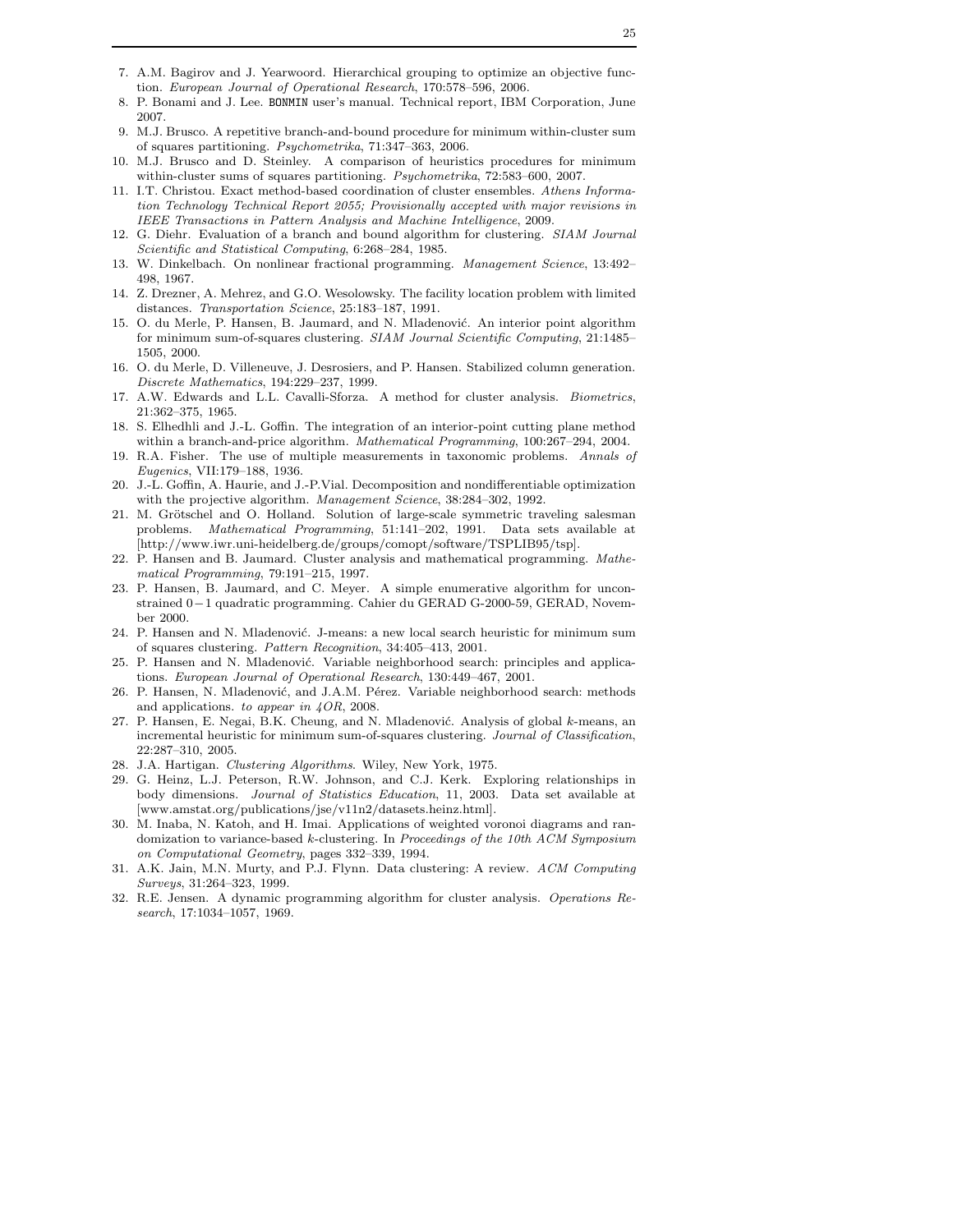- 33. J.E. Kelley. The cutting plane method for solving convex programs. J. SIAM, 8:703–712, 1960.
- 34. J. Kogan. Introduction to Clustering Large and High-Dimensional Data. Cambridge University Press, New York, 2006.
- 35. W.L.G. Koontz, P.M. Narendra, and K. Fukunaga. A branch and bound clustering algorithm. IEEE Trans. Comput., C-24:908–915, 1975.
- 36. M. Laszlo and S. Mukherjee. A genetic algorithm using hyper-quadtrees for lowdimensional k-means clustering. IEEE Transactions on Pattern Analysis and Machine Intelligence, 28:533–543, 2006.
- 37. M. Laszlo and S. Mukherjee. A genetic algorithm that exchanges neighboring centers for k-means clustering. Pattern Recognition Letters, 36:451–461, 2007.
- 38. S. Leyffer. User manual for MINLP BB. Technical report, University of Dundee, UK, March 1999.
- 39. L. Liberti. Reformulations in mathematical programming: Definitions and systematics. RAIRO-RO, 43(1):55–86, 2009.
- 40. A. Likas, N. Vlassis, and J.J. Verbeek. The global k-means clustering algorithm. Pattern Recognition, 36:451–461, 2003.
- 41. J.B. MacQueen. Some methods for classification and analysis of multivariate observations. In Proceedings of  $5^{th}$  Berkeley Symposium on Mathematical Statistics and Probability, volume 2, pages 281–297, Berkeley, CA, 1967.
- 42. M. Mahajan, P. Nimbhorkar, and K. Varadarajan. The planar k-means problem is NP-hard. Lecture Notes in Computer Science, 5431:274–285, 2009.
- 43. P. Merz. An iterated local search for minimum sum-of-squares clustering. Lecture Notes in Computer Science, 2810:286–296, 2003.
- 44. B. Mirkin. Mathematical Classification and Clustering. Kluwer, Dordrecht, The Netherlands, 1996.
- 45. B. Mirkin. Clustering for Data Mining: A Data Recovery Approach. Chapman and Hall/CRC, Boca Raton, 2005.
- 46. N. Mladenović and P. Hansen. Variable neighborhood search. Computers and Operations Research, 24:1097–1100, 1997.
- 47. J.A. Pacheco. A scatter search approach for the minimum sum-of-squares clustering problem. Computers & Operations Research, 32:1325–1335, 2005.
- 48. J.A. Pacheco and O. Valencia. Design of hybrids for the minimum sum-of-squares clustering problem. Computational Statistics & Data Analysis, 43:235–248, 2003.
- 49. M. Padberg and G. Rinaldi. A branch-and-cut algorithm for the resoution of large-scale symmetric traveling salesman problems. SIAM Review, 33:60–100, 1991. Data set available at [http://www.iwr.uni-heidelberg.de/groups/comopt/software/TSPLIB95/tsp].
- 50. S.K. Pal and D.D. Majumder. Fuzzy sets and decision making approaches in vowel and speaker recognition. IEEE Transactions on Systems, Man, and Cybernetics, 7:625-629, 1977. Data set available at [http://www.isical.ac.in/ sushmita/patterns/vowel.dat].
- 51. J. Peng and Y. Xia. A new theoretical framework for k-means-type clustering. Studies in Fuzziness and Soft Computing, 180:79–96, 2005.
- 52. G. Reinelt. TSPLIB a traveling salesman library. ORSA Journal on Computing, 3:319–350, 1991. [www.iwr.uni-heidelberg.de/groups/comopt/software/TSPLIB95].
- 53. E.H. Ruspini. Numerical method for fuzzy clustering. Information Sciences, 2:319–350, 1970.
- 54. D.M. Ryan and B.A. Foster. An integer programming approach to scheduling. In A. Wren, editor, Computer Scheduling of Public Transport Urban Passenger Vehicle and Crew Scheduling, pages 269–280. North-Holland, 1981.
- 55. H.D. Sherali and W.P. Adams. Reformulation-linearization techniques for discrete optimization problems. In D.Z. Du and P.M. Pardalos, editors, Handbook of combinatorial optimization 1, pages 479–532. Kluwer, 1999.
- 56. H.D. Sherali and J. Desai. A global optimization RLT-based approach for solving the hard clustering problem. Journal of Global Optimization, 32:281-306, 2005.
- 57. H. Späth. Cluster analysis algorithm for data reduction and classification of objects. John Wiley & sons, New York, 1980.
- 58. D. Steinley. K-means clustering: A half-century synthesis. British Journal of Mathematical and Statistical Psychology, 59:1–34, 2006.